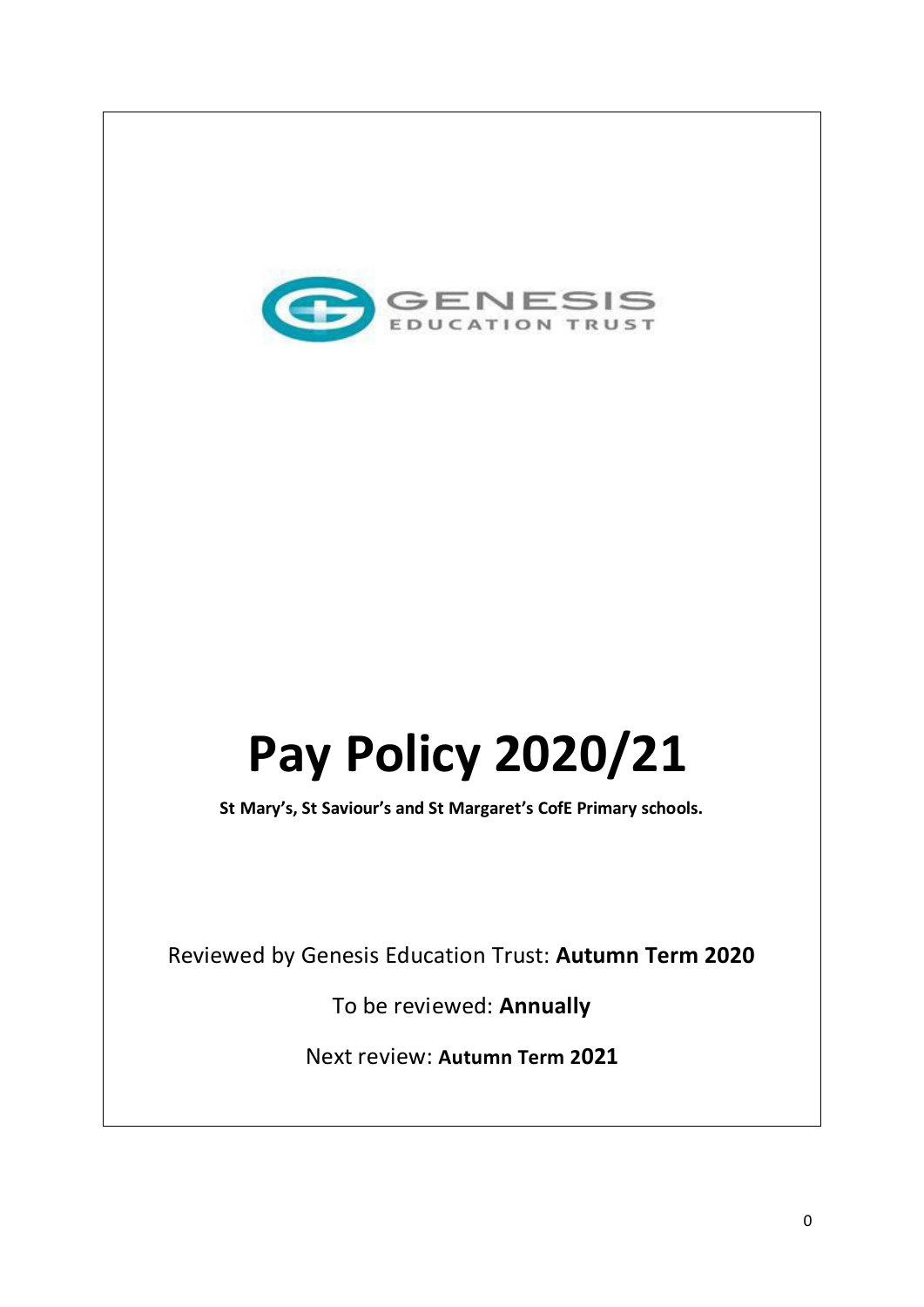#### **1. INTRODUCTION**

- 1.1 This policy sets out the framework of Local Governing Bodies of St Mary's St Saviour's and St Margaret's Church of England Primary Schools for making decisions on teachers' pay.
- 1.2 It has been developed to comply with current legislation, the requirements of the School Teachers' Pay and Conditions Document (STPCD) 2020 and has been consulted on with staff and/or the recognised trade unions.
- 1.3 In July 2017, a working party was formed with the sole purpose of reviewing current performance management targets and procedures. The group collectively agreed that it would not be feasible to exclude data led targets from their performance management as this is a clear indication of pupil outcomes.
- 1.4 The Local Governing Body has a statutory responsibility for making decisions on pay and for reviewing school leadership and teachers' salaries annually. The Genesis Education Trust ('The Trust') has a responsibility for approving the Trust's Pay Policy.
- 1.5 The Pay Policy will also work in conjunction with the Trust's appraisal policy, Schools' Improvement Plans, and other rules and expected standards of performance which are advised and communicated to employees.
- 1.6 In this Policy "School" means all of our schools with the Trust.

## **2. OUR OVERRIDING PURPOSE**

Our aim is for all teaching in all lessons by all teachers in our schools to be good or outstanding to ensure the best possible education for all our pupils. This policy supports that aim by:

- supporting the recruitment and retention of a high quality teacher workforce
- recognising and rewarding teachers appropriately for their contribution to the school
- ensuring that decisions on pay are managed in a fair, just and transparent way
- focusing on the central importance of high quality teaching and learning, improving standards and making a positive impact on pupil progress and outcomes.

This policy refers to the **Teachers' Standards**. By way of a reminder, Part I of the Standards requires a teacher to:

- 1. Set high expectations which inspire, motivate and challenge pupils;
- 2. Promote good progress and outcomes by pupils;
- 3. Demonstrate good subject and curriculum knowledge;
- 4. Plan and teach well-structured lessons;
- 5. Adapt teaching to respond to the strengths and needs of all pupils;
- 6. Make accurate and productive use of assessment;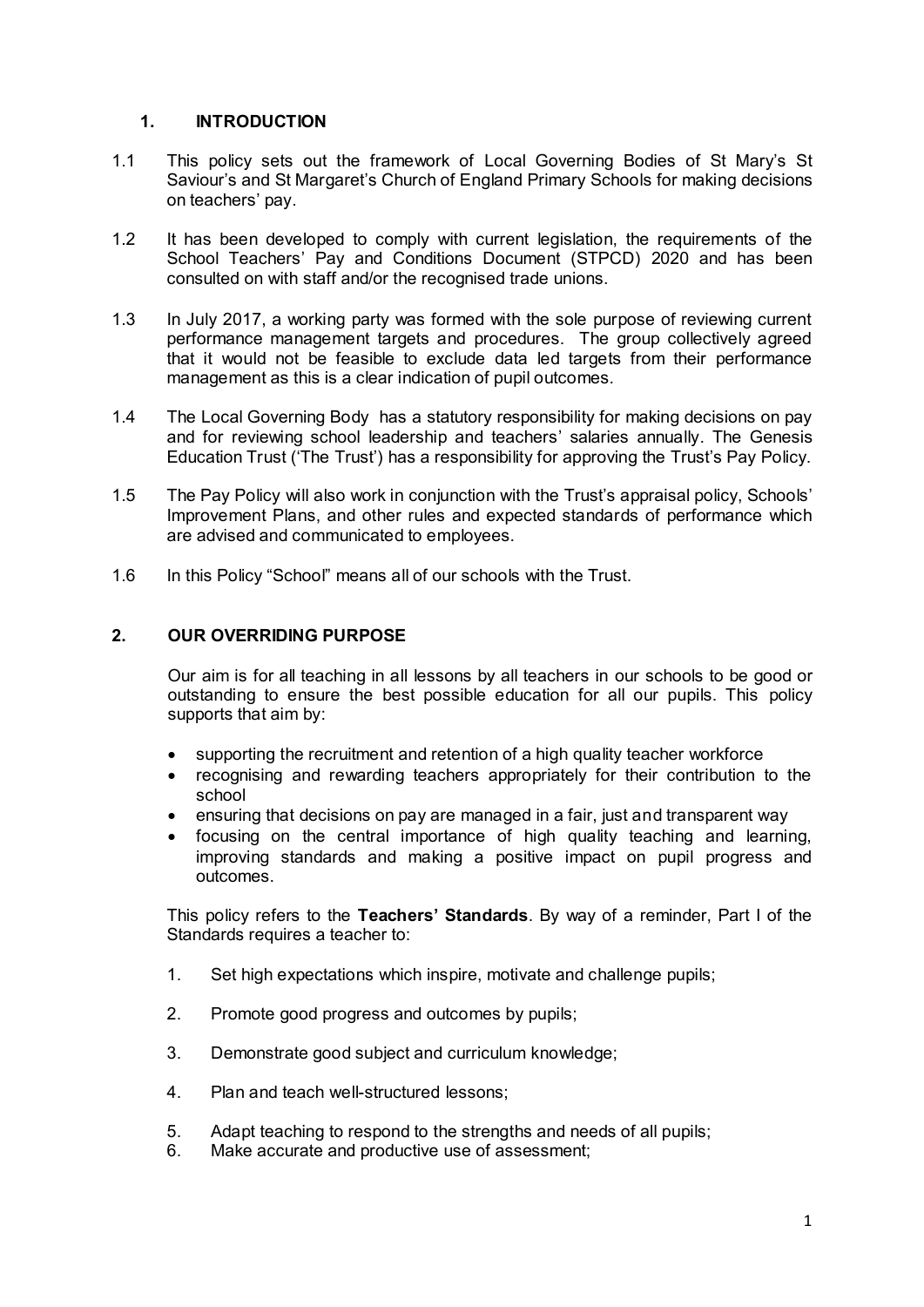- 7. Manage behaviour effectively to ensure a good and safe learning environment; and
- 8. Fulfil wider professional responsibilities;

Part II of the Standards requires a teacher to:

- demonstrate consistently high standards of personal and professional conduct;
- uphold public trust in the profession and maintaining high standards of ethics and behaviour, within and outside school, by:
	- $\triangleright$  treating pupils with dignity, building relationships rooted in mutual respect, and at all times observing proper boundaries appropriate to a teacher's professional position;
	- $\triangleright$  having regard for the need to safeguard pupils' well-being, in accordance with statutory provisions;
	- $\triangleright$  showing tolerance of and respect for the rights of others;
	- $\triangleright$  not undermining fundamental British values, including democracy, the rule of law, individual liberty and mutual respect, and tolerance of those with different faiths and beliefs:
	- $\triangleright$  ensuring that personal beliefs are not expressed in ways which exploit pupils' vulnerability or might lead them to break the law.
- have proper and professional regard for the ethos, policies and practices of the school in which they teach, and maintain high standards in their own attendance and punctuality; and
- have an understanding of, and always act within, the statutory frameworks which set out their professional duties and responsibilities.

## **3. AIMS OF THE POLICY**

- 3.1 The Trust seeks to provide for both pupils and staff an environment in which all people are valued. The Local Governing Body will seek to ensure fairness and equity for all staff and in to fulfil its statutory and other responsibilities as a good employer.
- 3.2 The Pay Policy will assist the Local Governing Body in seeking to ensure that all staff receive proper recognition for their work and are properly rewarded for their contributions to school life, including support and encouragement to continue in their work.
	- 3.3 The Local Governing Body aims to:
		- a) Maintain and improve the quality of education offered by the school by having a Pay Policy, which supports the school's overall aims and priorities as stated in the school development plan;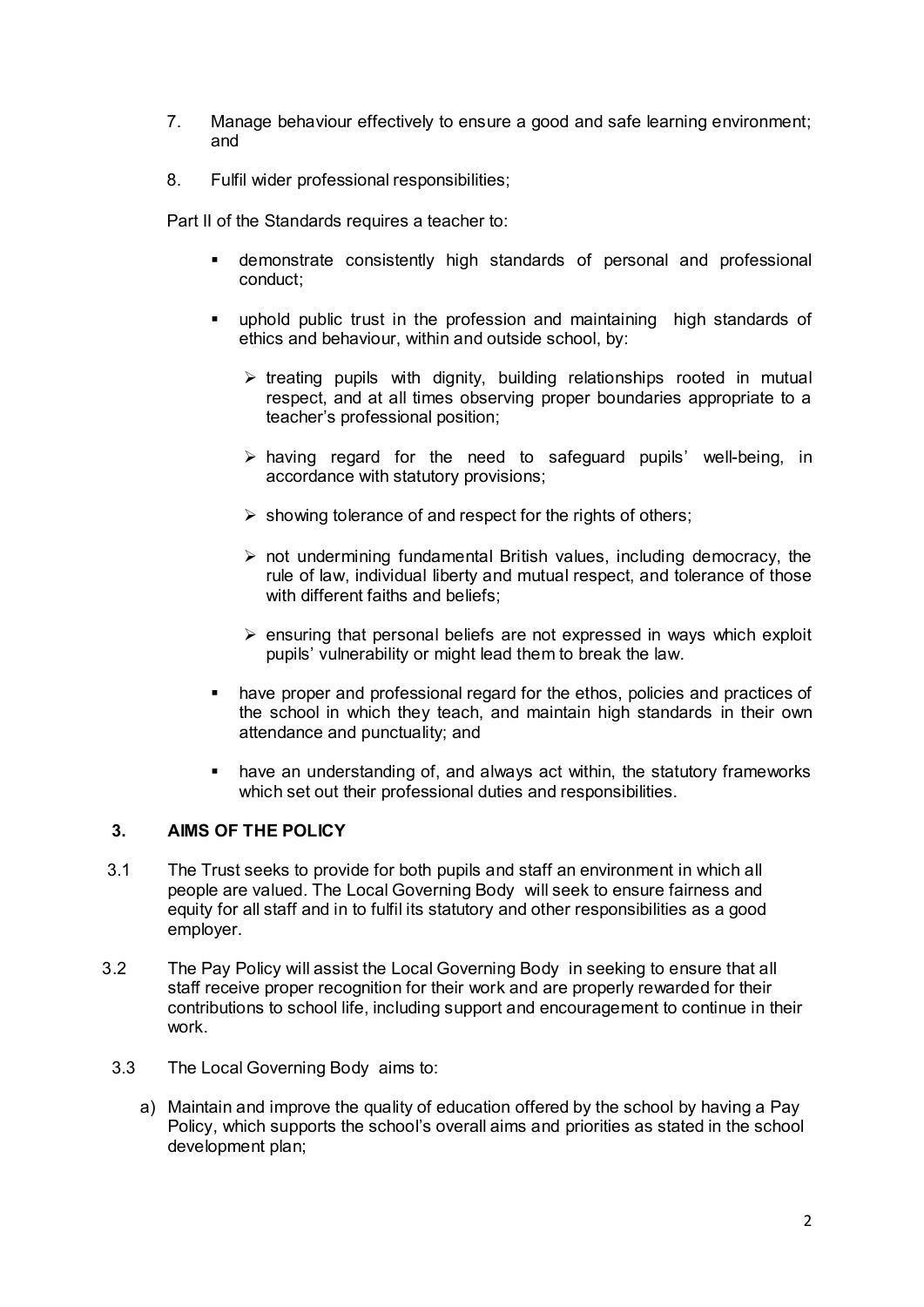- b) Balance the competing demands made on the school's limited budget so that its needs are addressed as effectively as possible;
- c) Apply the school's performance management processes to support teachers' professional development. Performance management objectives will be set in accordance with that intention;
- d) Manage its Pay Policy in a fair, reasonable and open manner and consult with staff and trades union representatives within the school when any change or review of the policy is undertaken;
- e) Keep the Pay Policy broadly in line with that of other local schools and in accordance with the government's initiatives around workforce reform;
- f) Avoid direct or indirect discrimination in particular on the grounds of age, disability, gender, marital status, sexual orientation, race, colour, religion, nationality, ethnic or racial origins;
- g) This Pay Policy complies with The Employment Rights Act 1996, The Employment Relations Act 1999, the Employment Act 2002, The Equality Act 2010, The Part-Time Workers (Prevention of Less Favourable Treatment) Regulations 2000, The Employment Act 2002 (Dispute Resolution) Regulations, The Fixed Term Employees (Prevention of Less Favourable Treatment) Regulations 2002, The Employment Equality (Age) Regulations 2006 (section 6 and 8).

## **4. Pay Policy responsibility**

4.1 The Genesis Education Trust Board is the 'relevant body' as set out in the Trust's Scheme of Delegation and is in line with the School Teachers' Pay and Conditions Document. The Board has approved the application of percentage increases to all referential pay points for the relevant pay range, in line with the trade unions. It will establish and update a Pay Policy and see that it is carried out fairly and consistently and approve the overall pay structure of all staff.

4.2 The Local Governing Body will determine the annual pay budget on the recommendation of the Lead Finance Governor. The Local Governing Body has delegated its pay powers to the Group in accordance with the Education (School Government) (England) Regulations 1999.

4.3 The Chair of this group (headteacher's performance management) is not employed at the school. All members of the Group will treat as confidential any information, discussions or recommendations of the group . All pay-related decisions taken by the group will take full account of the School Development Plan.

4.4 The goup may be attended by the CEO/Executive Head Teacher in an advisory capacity. Where the Group has invited either a representative of the Board or an External Adviser to attend and offer advice that person will withdraw while the group reaches its decision**.** 

#### **5. Equal Opportunities**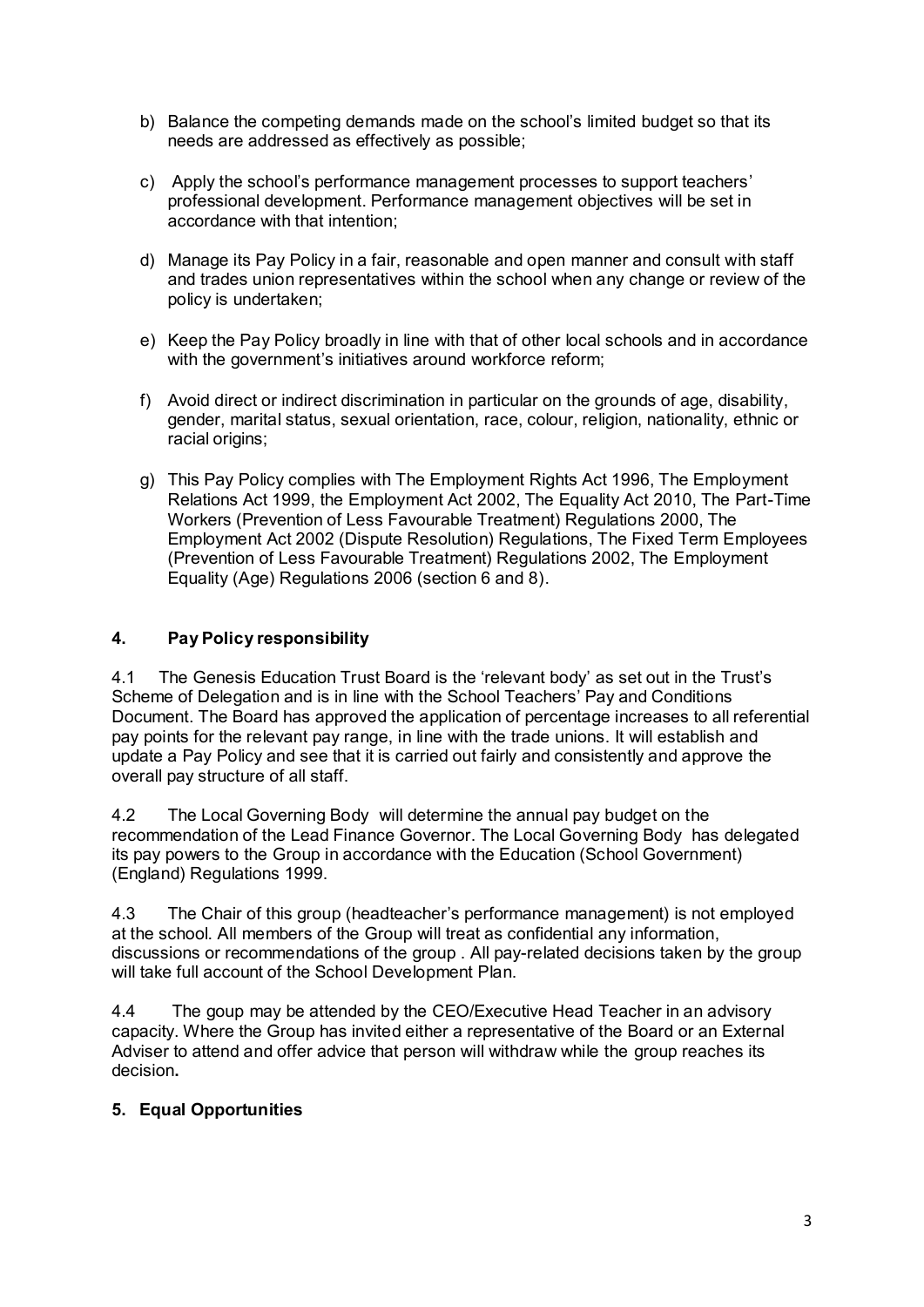- 5.1 The Local Governing Body seeks to provide equal employment opportunities for all staff. The Local Governing Body will comply with all relevant employment and equalities legislation and regulations at all times.
- 5.2 An Equality Impact Assessment (EIA) may be undertaken to ensure that the application of the policy does not disadvantage any particular group with a protected characteristic(s) as defined by the Equality Act 2010.

### **6. Contracts of Employment**

6.1 Contracts or letters of appointment will be provided for all staff by the Local Governing Body. The written statement of particulars will state the grade and salary of the post and other financial entitlements of the post holder.

## **7. Salary Sacrifice Schemes**

7.1 All staff are entitled to benefit from a salary sacrifice arrangement, whereby they opt to give up the right to receive part of their gross salary in return for the employer's agreement to provide them with benefit-in-kind, which is pensionable but exempt from income tax.

7.2 The following schemes are currently available:

- Child Care Voucher Scheme
- Bicycle Scheme
- Other schemes as identified by School/employer

## **SECTION ONE – SUPPORT STAFF** <sup>1</sup>

#### **8. Pay and Conditions**

8.1 The Local Governing Body will apply the national (the National Joint Council for Local Government Services National Agreement on Pay and Conditions of Service Green Book) and locally agreed conditions of service. The Local Governing Body will ensure that support staff are paid on scales that mirror the relevant LA, taking into account LA agreements for specific groups of staff

## **9.0 Starting Salary point**

.

- 9.1 The actual pay point within the salary range for each newly appointed employee will be at the minimum spinal column point (scp) of the grade unless:
- i) The person appointed is an existing employee of The Genesis Education Trust and the employee is being redeployed. Please refer to the Organisation Change & Redundancy Policy.
- ii) The person appointed is not currently paid on a salary range assessed in accordance with the salary policy of the relevant LA, in which case a starting salary point above the minimum of the range may be agreed by the Head Teacher/Head of School/Executive Head in exceptional circumstances, taking into account the difficulty in recruiting to the post and the newly appointed employee's: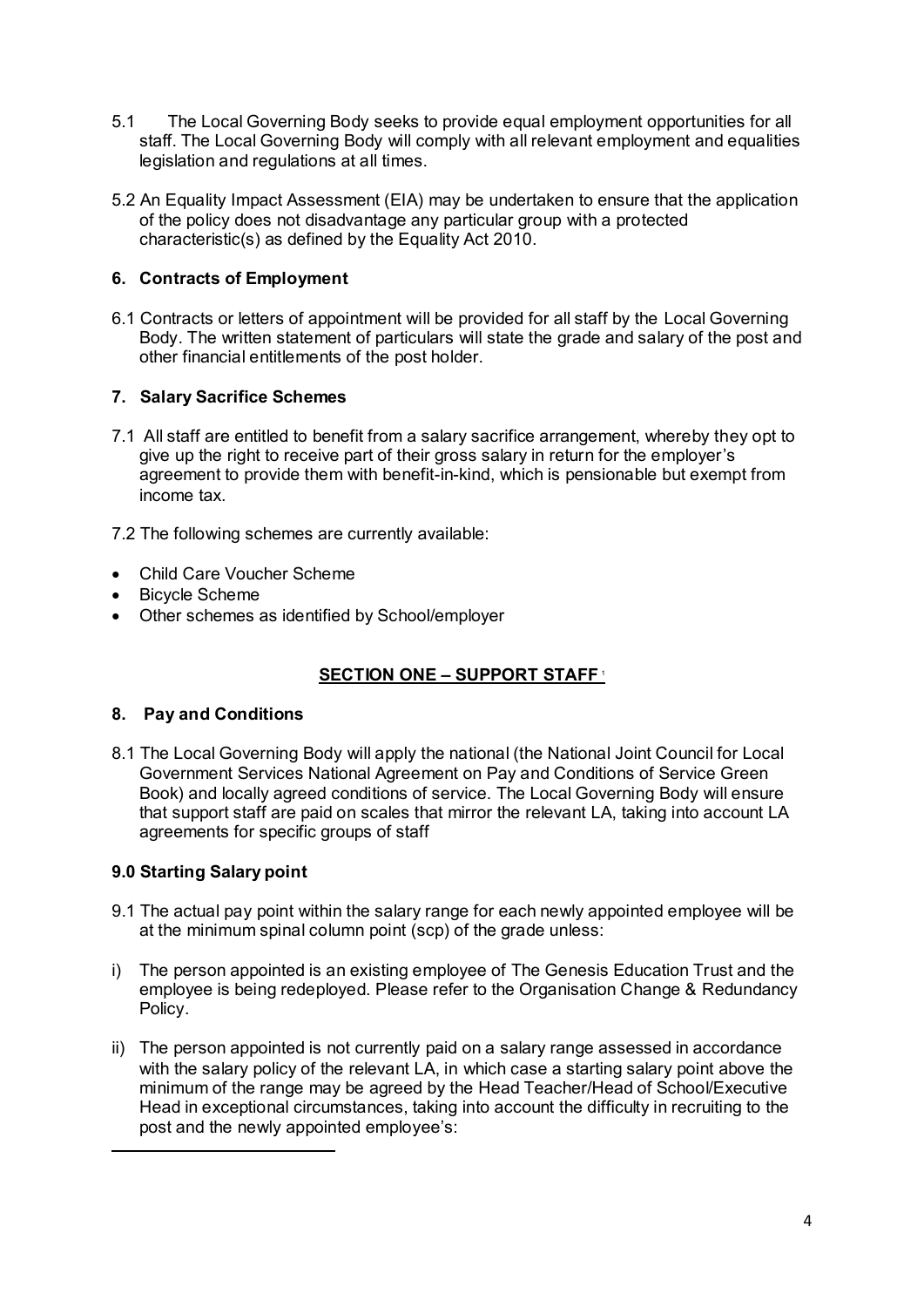- (a) Current actual pay
- (b) Recent relevant experience and qualifications.

### **10.0 Authorising and paying for working additional hours**

10.1 The total number of hours of work for all support staff will be determined at the time of appointment.

10.2 Where staff work additional hours, with the prior agreement of the Head Teacher/Head of School/Executive Head, additional payment or time off in lieu will be arranged.

#### **11. Rewarding additional duties/honoraria**

11.1 The school recognises that there may be a need for support staff to take on additional duties where a vacancy exists, during periods of absence, leave or reorganisation or because project work beyond normal requirements has to be undertaken.

## **12. Appeals**

.

- 12.1 Support staff may seek a review of any pay determination where they believe:
- a) The job profile has been inaccurately assessed against the criteria and factor levels of the Job Evaluation Scheme. $2$
- b) Nationally or locally agreed terms and conditions have been incorrectly applied. The member of staff will be given the opportunity to make representations in person. Any member of staff appealing has the right to see all relevant papers and to be accompanied by a workplace colleague or trade union representative.
- 12.2 The Local Governing Body will convene an appeals panel of at least 3 Governors, who were not involved in the original determination and who are not otherwise excluded by virtue of regulation 57 or Schedule 6 of the School Government Regulations, normally within 20 working days following receipt of the completed Appeal pro-forma. The member of staff and the line manager will be given the opportunity to make representations in person.
- 12.3 The decision of the appeal panel will be given in writing. The decision of the appeal panel is final.

# **SECTION TWO – LEADERSHIP GROUP PAY**

## **13. Leadership Pay Determinations effective from September 2020**

The following will apply to individuals appointed to a leadership post on or after 1st September 2014 or whose responsibilities have significantly changed or if the school's Head Teacher group changes. However, the Local Governing Body may choose to review the pay of all leadership posts under these new arrangements, if they determine that this is required to maintain consistency with pay arrangements for new appointments to the leadership team made on or after 1st September 2014.

<sup>2</sup> *Staff cannot appeal against a grade that has already been evaluated and appealed where the duties and responsibilities of the job have remained unchanged since the original appeal decision or where they have been assimilated or ring fenced into a new post following organisational change*.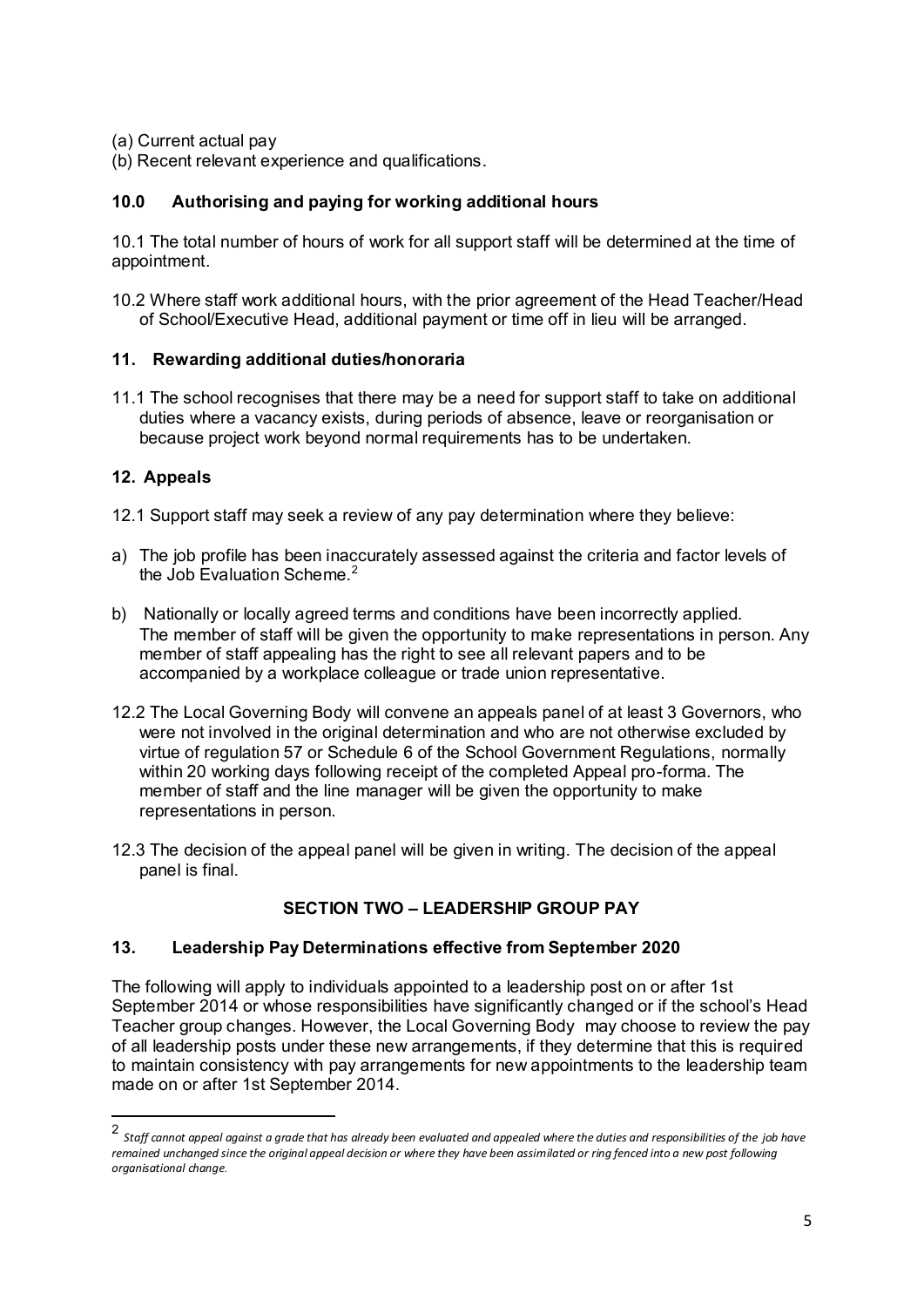The maximum of the Deputy or Assistant Head Teacher's pay range must not exceed the maximum of the Head Teacher group for the school, calculated in accordance with paragraphs 6 to 9 of STPCD 2020. The pay range for a Deputy or Assistant Head Teacher should only overlap the Head teacher's pay range in exceptional circumstances.

### **14.1 School Head Teacher Group**

The Local Governing Body will first determine the Head Teacher group of the school by reference to the formula set out in the School Teachers Pay and Conditions (STPC) document (paragraph 6.1 for ordinary schools or paragraph 7.1 of STPC document for special schools).

The relevant body must determine pay ranges for the Head Teacher and for Deputy Head Teachers and Assistant Head Teachers in accordance with paragraphs 9.2 to 9.4 of STPC document.

When determining an appropriate pay range, the relevant body must take into account all of the permanent responsibilities of the role, any challenges that are specific to the role, and all other relevant considerations. In the case of a new appointment, the relevant body may wish to consider whether the requirements of the post and the extent to which the preferred candidate meets those requirements are such that it would be appropriate to set the starting salary above the minimum of the relevant Head Teacher group. The relevant body must ensure that there is appropriate scope within the range to allow for performance related progress over time.

Pay ranges for Head Teachers should not normally exceed the maximum of the Head Teacher group. However, the Head Teacher's pay range (where determined on or after 1 September 2014) may exceed the maximum where the relevant body determines that circumstances specific to the role or candidate warrant a higher than normal payment. The relevant body must ensure that the maximum of the Head Teacher's pay range and any additional payments made under paragraph 10 does not exceed the maximum of the Head teacher group by more than 25% other than in exceptional circumstances; in such circumstances, the Local Governing Body must seek competent external independent advice before providing such agreement and support its decision with a business case.

## **14.2 Salary Ranges**

The salary ranges are determined according to a three step process. Further details about how to undertake this process can be found in the Department for Education document "Implementing your school's approach to pay" Changes to school teachers pay and conditions 2017" which can be found at:

https://www.gov.uk/government/publications/reviewing-and-revising-school-teachers-pay

The Local Governing Body will determine the pay range of any leadership post, Head teacher, Deputy or Assistant, in accordance with the "Document" paragraph 9. When determining a leadership pay range the Local Governing Body will take into account the following:

- The permanent responsibilities of the role
- Any challenges that are specific to the role
- All other relevant considerations

The Local Governing Body will also ensure when setting a pay range that there is sufficient scope to allow for performance related progression over time.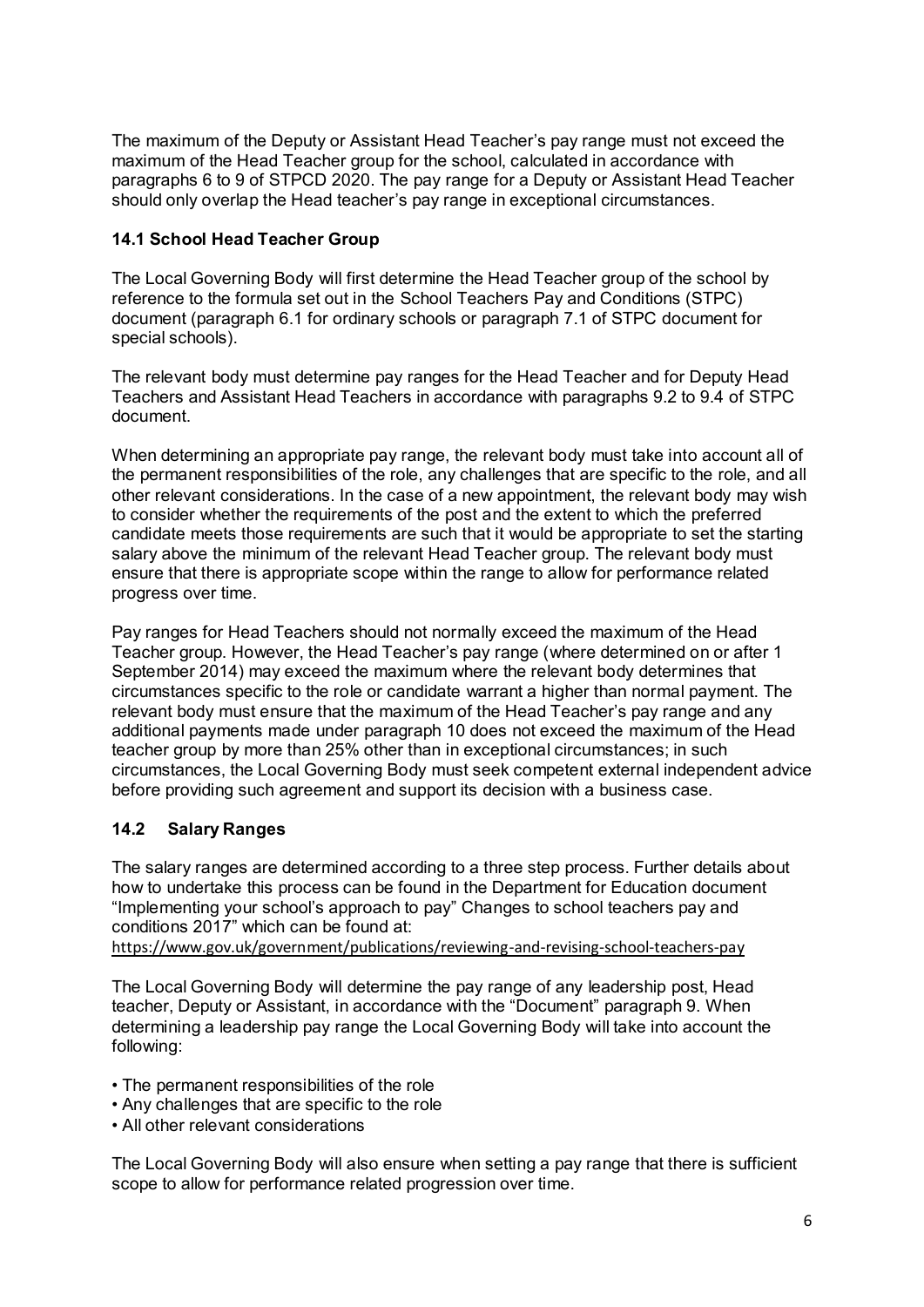## **14.3 Executive Head Teacher's Performance**

At the beginning of each academic year the Local Governing Body will appoint The Chair of Governors and two other Governors to carry out and agree performance objectives with the Executive Head Teacher. The governors will appoint an external adviser to provide independent advice. The performance objectives will reflect priorities identified in the school's development plan.

The performance review will be conducted in accordance with the school's Appraisal policy.

In the second half of the Autumn term of each year, (or where determined differently by the Local Governing Body , in the half term immediately prior to the anniversary of the setting of the performance criteria), the Chair of Governors will receive recommendations from the delegated governors about the salary of the Executive Head teacher. The recommendation shall reflect the delegated governors' views based on the outcomes of the annual performance review and the Chair of Governors view of the Executive Head teacher's overall performance during the year. Any recommendation for movement up the ISR, on which the Executive Head Teacher is currently paid, may only be by one or two points in any one annual review.

The recommendation for the Executive Head Teacher will be made by the Local Governing Body. The increase can be up to 2 points on the ISR. The Local Governing Body will consider the recommendation and make its decision known to the Executive Head Teacher in writing on the appropriate salary assessment form.

If the Executive Head Teacher wishes to appeal against the decision of the Local Governing Body regarding his/her pay, s/he may appeal to the Finance Appeals Panel (LGB) as referred to in this policy.

The appointed governors are aware of their duty to set performance objectives in default of agreement with the Executive Head Teacher. This power will only be exercised as a last resort after the appeal procedure has been exhausted. The general appeals procedure will apply. The Executive Head is entitled to submit a written statement, commenting on any objectives set, which will be taken into account at the time of the review.

## **15. DELEGATION OF POWERS FOR PAY DECISIONS**

| <b>Role</b>                                                  | <b>Recommender</b>                                                     | <b>Decision</b><br>Maker/<br><b>Reviewer</b> | <b>Appeal</b>                            |
|--------------------------------------------------------------|------------------------------------------------------------------------|----------------------------------------------|------------------------------------------|
| <b>Executive Head Teacher</b>                                | Leadership Appraisal<br>Group                                          | <b>Finance Panel</b><br>$(LGB \times 3)$     | <b>Finance Appeal</b><br>Panel (LGB X 3) |
| Head Teacher/Head of<br>School / Associate Head<br>of School | <b>External Leaders</b>                                                | Executive<br><b>Head Teacher</b>             | Finance Appeal<br>Panel (LGB X 3)        |
| Deputy Head Teachers,<br><b>Assistant Head Teachers</b>      | <b>Executive Head</b><br>Teacher and Head<br>Teacher/Head of<br>School | Leadership<br>Appraisal<br>Group             | Finance Appeal<br>Panel (LGB X 3)        |

15.1 Decisions relating to pay awards shall be made in accordance with the chart below.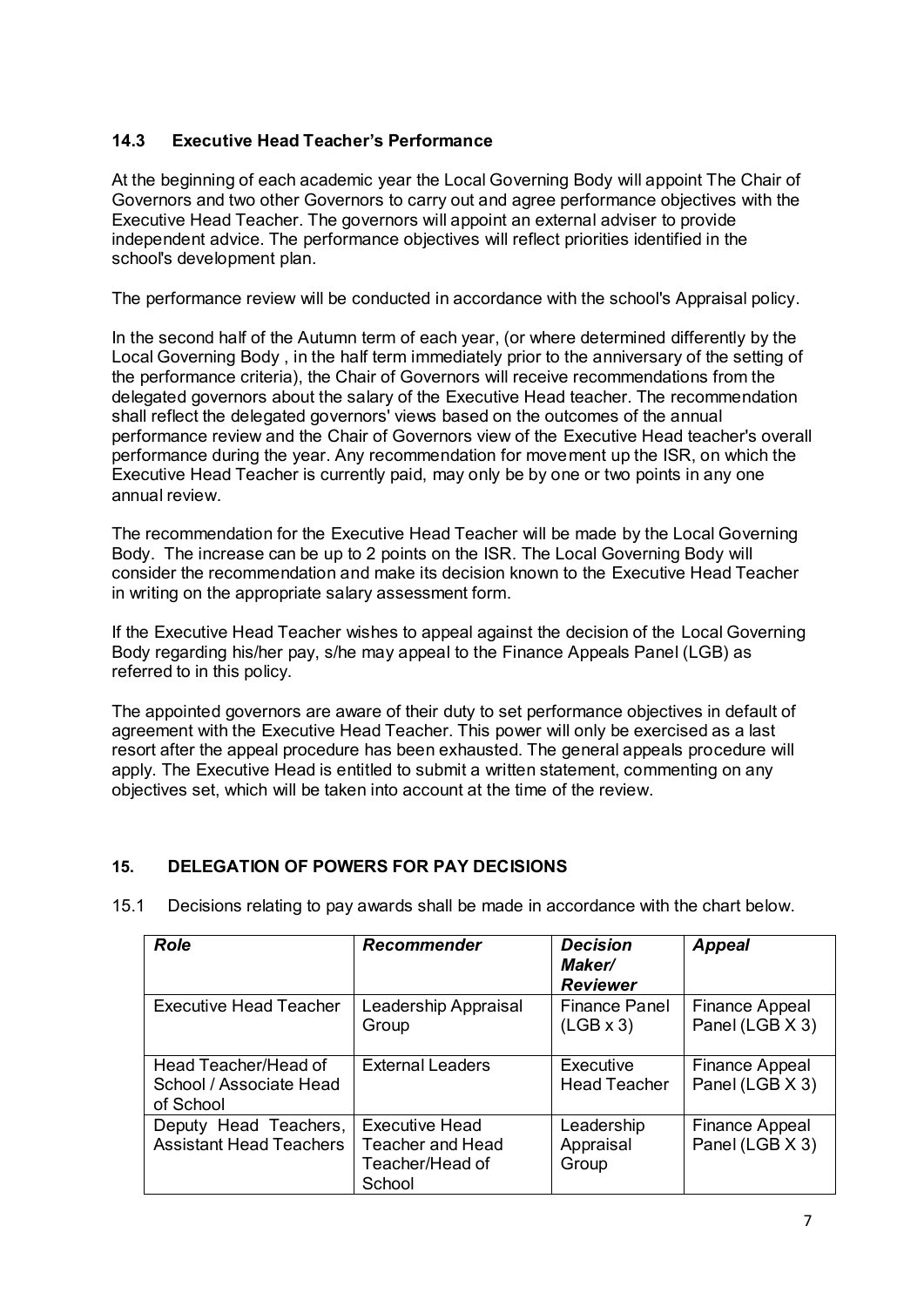| Subject Leaders/Middle         | Head Teacher/Head of                                       | Head Teacher/                           | <b>Finance Appeal</b>                    |
|--------------------------------|------------------------------------------------------------|-----------------------------------------|------------------------------------------|
| Leaders /Phase Leaders         | School                                                     | Head of                                 | Panel (LGB X 3                           |
|                                |                                                            | School                                  |                                          |
| <b>Other Teachers</b>          | Deputy Head Teachers,<br><b>Assistant Head</b><br>Teachers | Head Teacher/<br>Head<br>of I<br>School | Finance Appeal<br>Panel (LGB X 3)        |
| <b>Upper Spine Application</b> | Appraiser                                                  | Head Teacher/<br>Head of<br>School      | <b>Finance Appeal</b><br>Panel (LGB X 3) |

- 15.2 The EHT / HT / HoS / AHoS may choose to involve members of the School's Leadership Team in assessing evidence before making a decision or recommendation.
- 15.3 Our Leadership Appraisal Group shall comprise at least three non-staff governors including the Chair and Leads of Committees. It shall be supported by an External Adviser in relation to setting the EHT's objectives and appraising their performance. It shall receive a report from the EHT on the objectives and appraisal of the other members of staff on the Leadership Pay Scale and a recommendation in relation to pay. It shall report to the Local Governing Body (excluding staff governors and as a confidential item) the objectives set for the EHT for the current appraisal cycle, the number of staff on the Leadership Pay Scale who were appraised during the appraisal cycle just reviewed, the number of such staff who were given an incremental pay increase on the Leadership Pay Scale, the total cost to the School of the staff on the Leadership Pay Scale for the current academic year following its pay decisions.
- 15.4 Our Finance Appeals Panel shall compromise three non-staff governors not previously involved in the matter.
- 15.5 In the event that an employee is dissatisfied with a pay decision they may request a review by the decision maker which will involve a personal hearing held within 10 working days of the original decision and at which the employee may be accompanied by a co-worker or accredited trade union representative.
- 15.6 If the employee is dissatisfied with the pay decision after the review they may appeal within 5 working days of the review decision, in accordance with 3.1 above. An appeal hearing will be heard within 15 working days of the appeal. The employee may be accompanied by a co-worker or accredited trade union representative. The appeal decision is final.

#### **16. LEADERSHIP PAY SCALE**

- 16.1 Neither a new post on the Leadership Pay Scale nor any vacant post on the Leadership Pay Scale will be advertised without prior approval of the Local Governing Body who shall set the appropriate range for the relevant role by reference to the STPCD 2020.
- 16.2 There is no right of appeal against the salary level to which a person is appointed.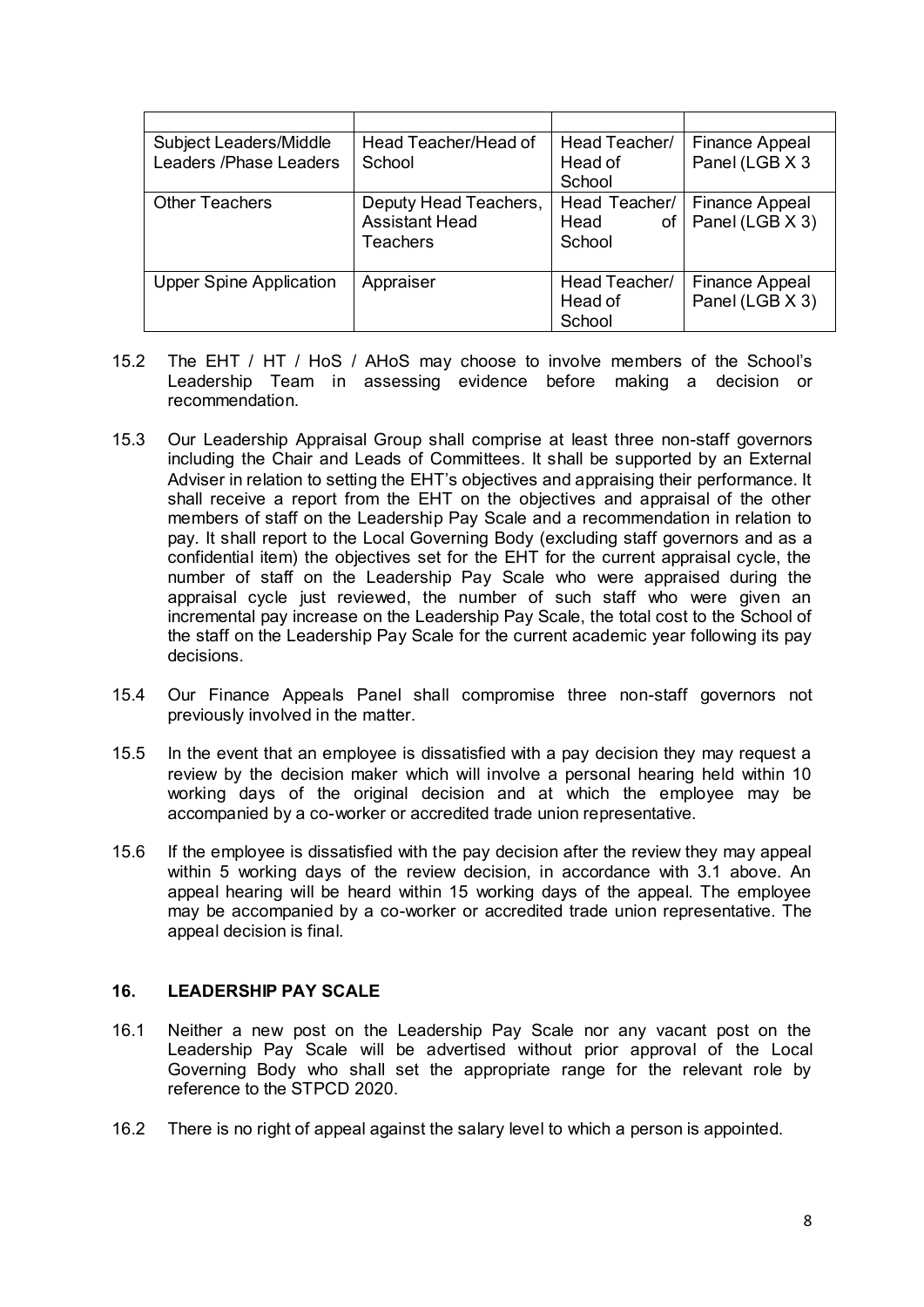- 16.3 Progression on the Leadership Pay Scale will follow Part 2 of the STPCD 2020 and related guidance which requires that there will be no progression unless there has been sustained high quality of performance. Under no circumstances may more than two points be awarded and it is envisaged that an award of two points will be exceptional and will require detailed justification.
- 16.4 The provisions of the STPCD 2020 capping discretionary payments to Head Teachers at 25% of basic salary shall apply.
- 16.5 TLRs may not be paid to employees on the Leadership Scale.

#### **17. BASIC PAY DETERMINATION ON APPOINTMENT – CLASSROOM TEACHERS**

- 17.1 Any vacant posts for classroom teachers will be advertised as being between the minimum of the Main Pay Range and the maximum of the Upper Pay Range.
- 17.2 Teachers employed on an ongoing basis who work less than a full working week are deemed to be part-time. We will give them a written statement detailing their working time obligations and the standard mechanism used to determine their pay, subject to the provisions of the statutory pay and working time arrangements and by comparison with the school's timetabled teaching week for a full-time teacher in an equivalent post.
- 17.3 Teachers employed on a day-to-day or other short notice basis will be paid on a daily basis calculated on the assumption that a full working year consists of 195 days; periods of employment for less than a day being calculated pro-rata.

#### **18. Leading Practitioners**

18.1 The individual post range will be determined for each post within the minimum and maximum of the pay range as set out below:

18.2 It is not the intention of the Local Governing Body to create a leading practitioner post at this time but this position will be regularly reviewed.

## **SECTION THREE – TEACHERS**

#### **19. Pay and Conditions**

- 19.1 All teachers in this school will be paid in accordance with the statutory provisions of the School Teachers' Pay and Conditions Document (hereafter referred to as 'the Document') which is updated each September and, Conditions of Service for School Teachers in England and Wales (the Burgundy Book).
- 19.2 Classroom teachers will be paid in accordance with paragraphs 12.1 to 15.4 of STPCD 2020 and, where applicable, paragraphs 20.1 to 20.5 (teaching and learning responsibilities), paragraphs 21.1 to 21.4 (special educational needs allowances).and paragraphs 27.1 and 27.3 (recruitment and retention incentives) of the STPCD 2020.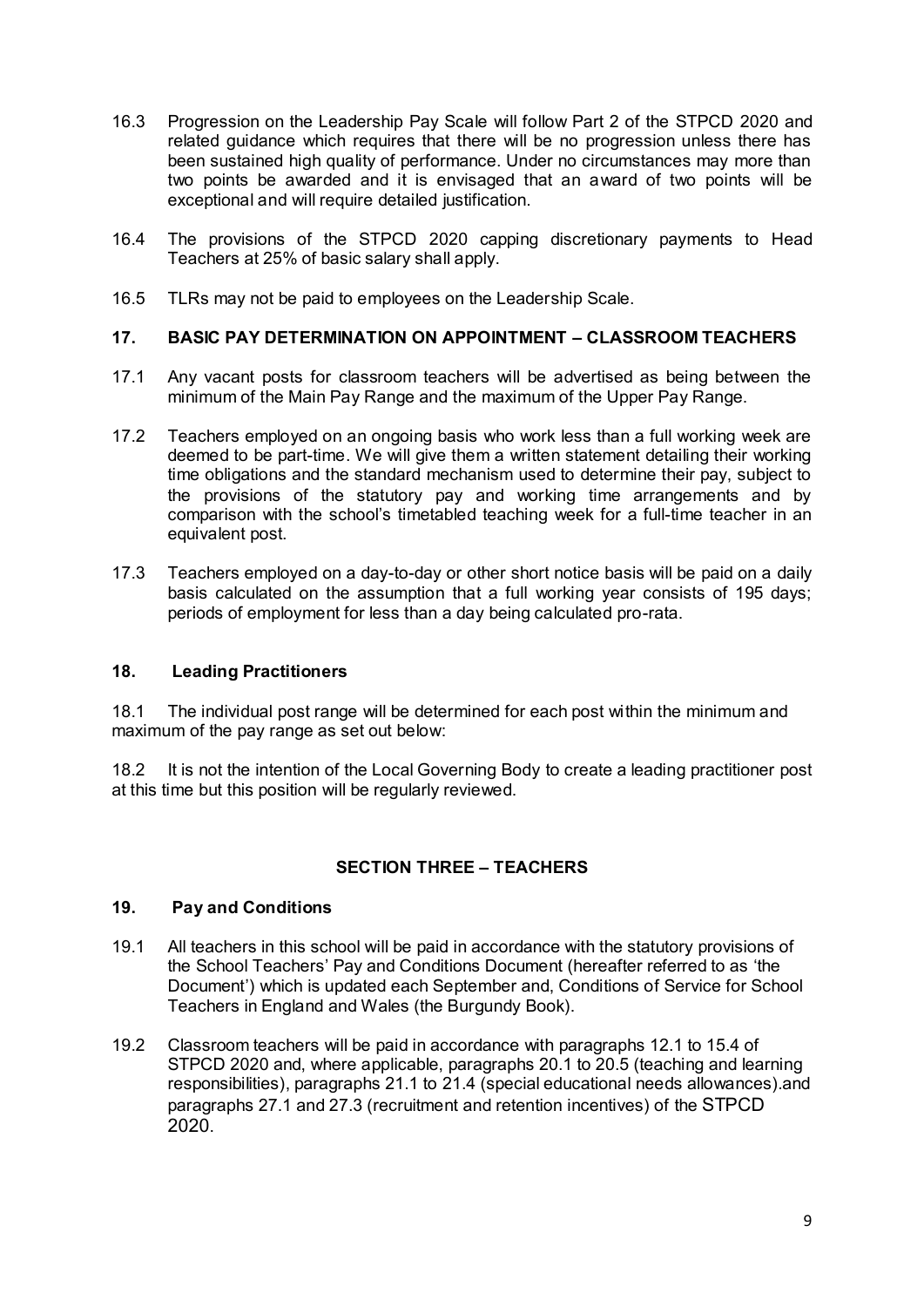19.3 The teachers' pay scale is a two-tier system of a main and upper pay range; before any teacher can access the upper pay range they will have to pass the performance 'threshold' in accordance with paragraphs 14.1 to 15.4 of the STPCD 2020.

# **20. Pay Award 2020**

### A 5.5% uplift will be applied to the minima of the mainscale range

A 2.75% uplift will be applied to the maxima of mainscale range all other reference points will be variable and in line with the School Teachers Pay and Conditions document.

A 2.75% uplift will be applied to the minima and maxima of the Upper Pay Range with UPS2 variable.

 A 2.75% uplift will be applied to the unqualified pay range, Leading Practitioner pay range, TLRs and Special Needs allowances pay ranges.

A 2.75% uplift will be applied to the leadership pay ranges (including headteacher groups).

\* The Board has approved the percentage pay award to apply to all reference pay points within the relevant pay range.

#### **21. Part Time Teachers**

21.1 Teachers employed on an on-going basis at the school, but who work less than a full working day or week are deemed to be part-time. HR will give them a written statement detailing their working time obligations and the mechanism used to determine their pay, subject to the provisions of the statutory pay arrangements.

21.2 The pro-rata remuneration for the hours that a part time teacher is required to work will be calculated, in accordance with paragraphs 42.1 to 43.1 of the STPCD 2020, as a proportion of the total number of hours in the school's timetabled teaching week;

#### **22. Pay Reviews**

- 22.1 All teachers can expect to receive regular, constructive feedback on their performance and are subject to annual appraisal that recognises their strengths, informs plans for their future development, and helps to enhance their professional practice. The arrangements for teacher appraisal are set out in the School's Teacher Appraisal Policy.
- 22.2 The Local Governing Body will ensure that every teacher's salary is reviewed with effect from **1 September** and no later than **31 October** (except in the case of the Executive Head Teacher where this will be no later than **31 December**) each year and give them a written statement setting out their salary and any other financial benefits to which they are entitled.
- 22.3 Reviews may take place at other times during the year to reflect any changes in circumstances or job description that lead to a change in the basis of an individual's pay. A written statement will be given after any review and where applicable will provide information about the basis on which it was made.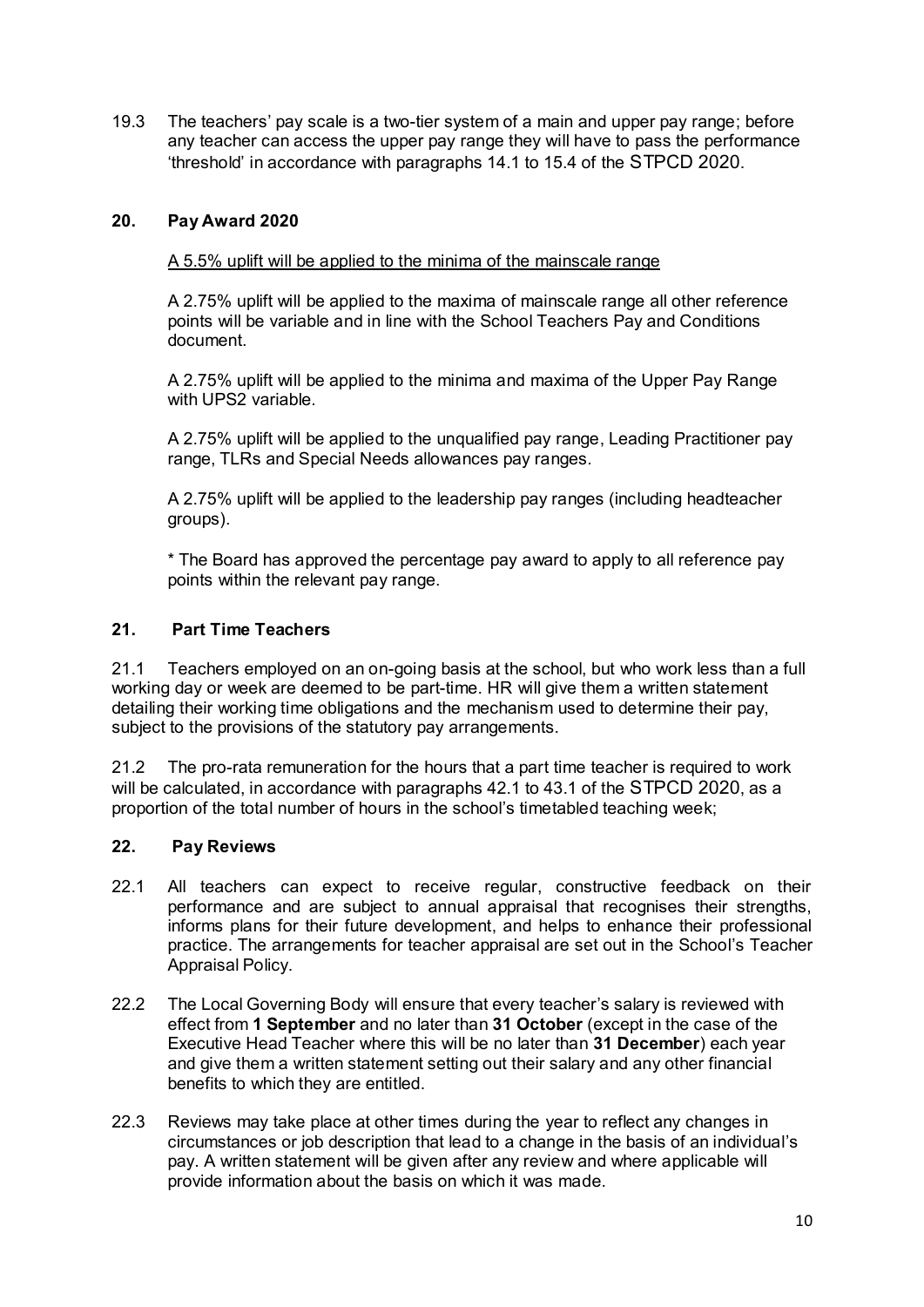- 22.4 Where a pay determination leads or may lead to the start of a period of safeguarding, the Local Governing Body will give the required notification as soon as possible and no later than one month after the date of determination**.**
- 22.5 Decisions will be communicated to staff by the Head teacher, in writing, in accordance with paragraph 3.4 of the STPCD 2020.
- 22.6 Decisions on the pay of the Executive Head will be communicated by the chair of the Local Governing Body, in writing in accordance with paragraph 3.4 of the STPCD 2020.

#### **23. Appeal**

- 23.1 A teacher may seek a review of any determination in relation to their pay or any other decision taken by the relevant body (Governing Body or individual acting with delegated authority) that affects their pay.
- 23.2 The following list is not exhaustive, but illustrates some of the grounds for seeking a review of a pay determination:
	- a) The incorrect application of any provision of the STPCD 2020;
	- b) Failure to have proper regard for statutory guidance;
	- c) Failure to take proper account of relevant evidence;
	- d) Taking account of irrelevant or inaccurate evidence;
	- e) Evidence of unlawful discrimination or bias against the teacher; and
	- f) Incorrect application of the School's Pay Policy
- 23.3 The teacher will be given the opportunity to make representations in person. Any member of staff appealing has the right to see all relevant papers and to be accompanied by a trade union representative or workplace colleague.
- 23.4 The decision of the review will be given in writing, and will include a note of the evidence considered and the reasons for the decision. The decision of the reviewer will be final.
- 23.5 Teachers cannot use this process to appeal against their performance management assessment. The process of appeal against their performance rating is contained within the Trust's adopted Appraisal Policy and Procedure.

## **24. Basic Pay Determination on Appointment**

- 24.1 The Local Governing Body will not restrict the pay range or starting salary for a vacancy prior to advertising it other than the minimum of the main pay range and the maximum of the upper pay range.).
- 24.2 The school is committed to the principle of pay portability and will apply this principle in practice when making all new appointments. The school recognises that there are flexibilities allowed for within the School Teachers Pay and Conditions Document that individual teachers may wish to exercise.

## **25. Pay Progression Based on Performance**

25.1 All members of the teaching staff are required to participate in arrangements made for appraisal reviews in accordance with their conditions of employment and the Education (School Teacher Appraisal) (England) Regulations 2012 and the school's Appraisal Policy.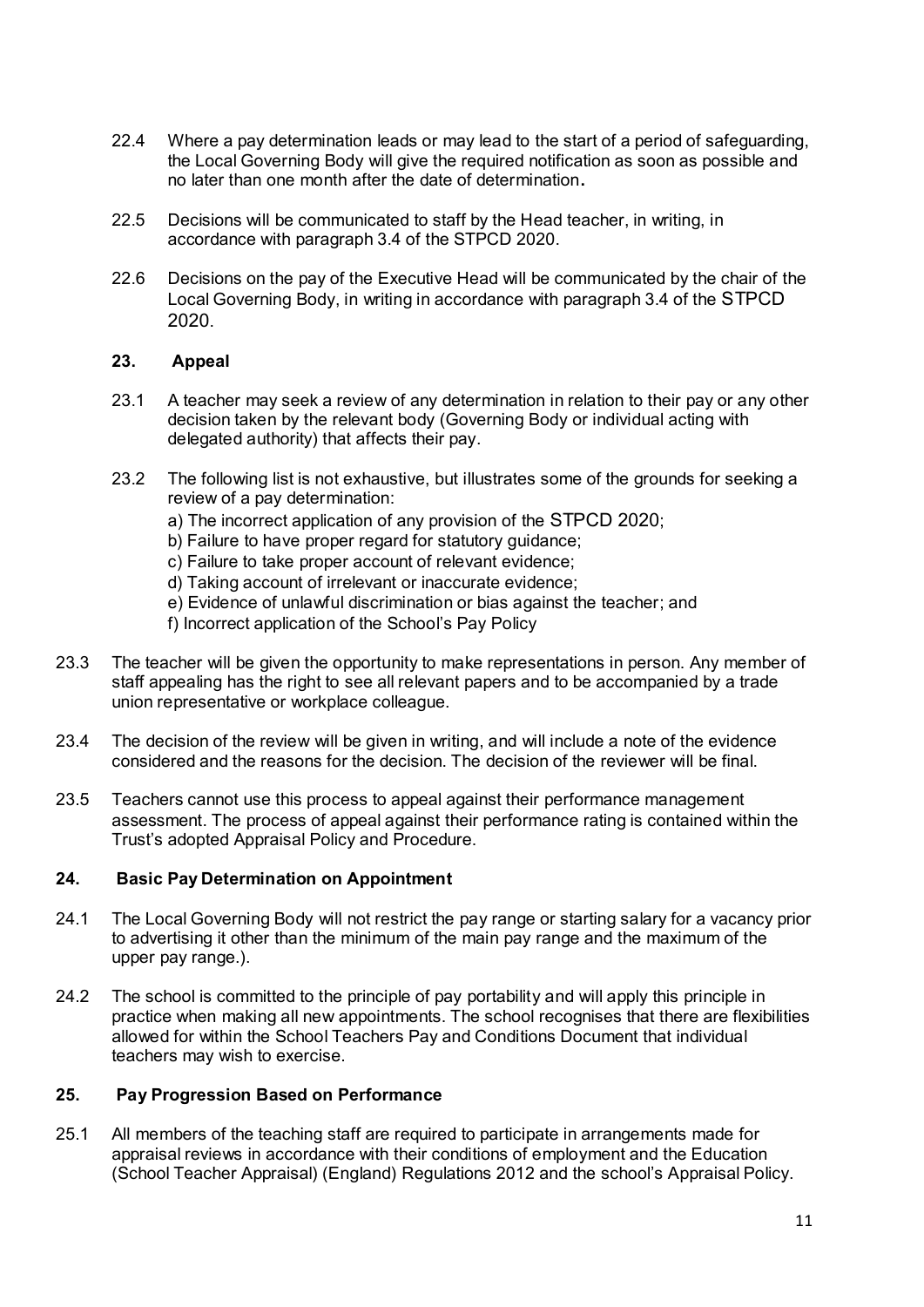- 25.2 The school's appraisal processes are intended to support teachers' professional development to secure rapid and sustained progress in pupil outcomes. Appraisal objectives will be set in accordance with that intention and to take account of the school's targets as defined in the school development plan.
- 25.3 In this school all teachers can expect to receive regular, constructive feedback on their performance and are subject to annual appraisal that recognises their strengths, informs plans for their future development, and helps to enhance their professional practice. The arrangements for teachr appraisal are set out in the school's Appraisal Policy and Procedure.

A teacher will **only** progress one point on the Main Pay Range if all of the following conditions are met in relation to the appraisal cycle:

- a) The teacher has fully met all the Teachers' Standards
- b) The teacher has substantially or significantly met all objectives set for the appraisal cycle
- c) The teacher has delivered teaching which is at least consistently good or better in the light of all evidence
- d) The teacher has brought about expected levels of pupil progress
- e) The teacher has not been issued with a formal warning under either the disciplinary or capability process (not overturned on appeal) during the appraisal cycle.

#### **A teacher who has not met all of these conditions will not be entitled to an incremental pay award on the Main Pay Range.**

- 25.4 Decisions regarding pay progression will be made with reference to the teacher's appraisal reports and the pay recommendations they contain. In the case of NQTs, whose appraisal arrangements are different, pay decisions will be made by means of the statutory induction process. If concerns have been raised and managed during the appraisal process and satisfactory and sustained improvement has not been made the induction will not be passed.
- 25.5 To be fair and transparent, assessments of performance will be properly rooted in evidence. Please refer to the relevant section in the School's adopted Appraisal Policy and Procedure.

The evidence the school will use is referred to in the relevant section of the School's adopted Appraisal Policy and Procedure.

- 25.6 Head Teachers' appraisal reports will contain pay recommendations. Final decisions about whether or not to accept a pay recommendation will be made by the Local Governing Body, having regard to the appraisal report and taking into account advice from the Executive Head teacher. The Local Governing Body will consider its approach in the light of the school's budget and ensure that appropriate funding is allocated for pay progression for all eligible staff.
- 25.7 If the employee has exceeded the agreed objectives, the school also has the discretion to award up to one additional reference point where they consider a teacher's performance, particularly in raising pupil standards and classroom teaching, as exceptional.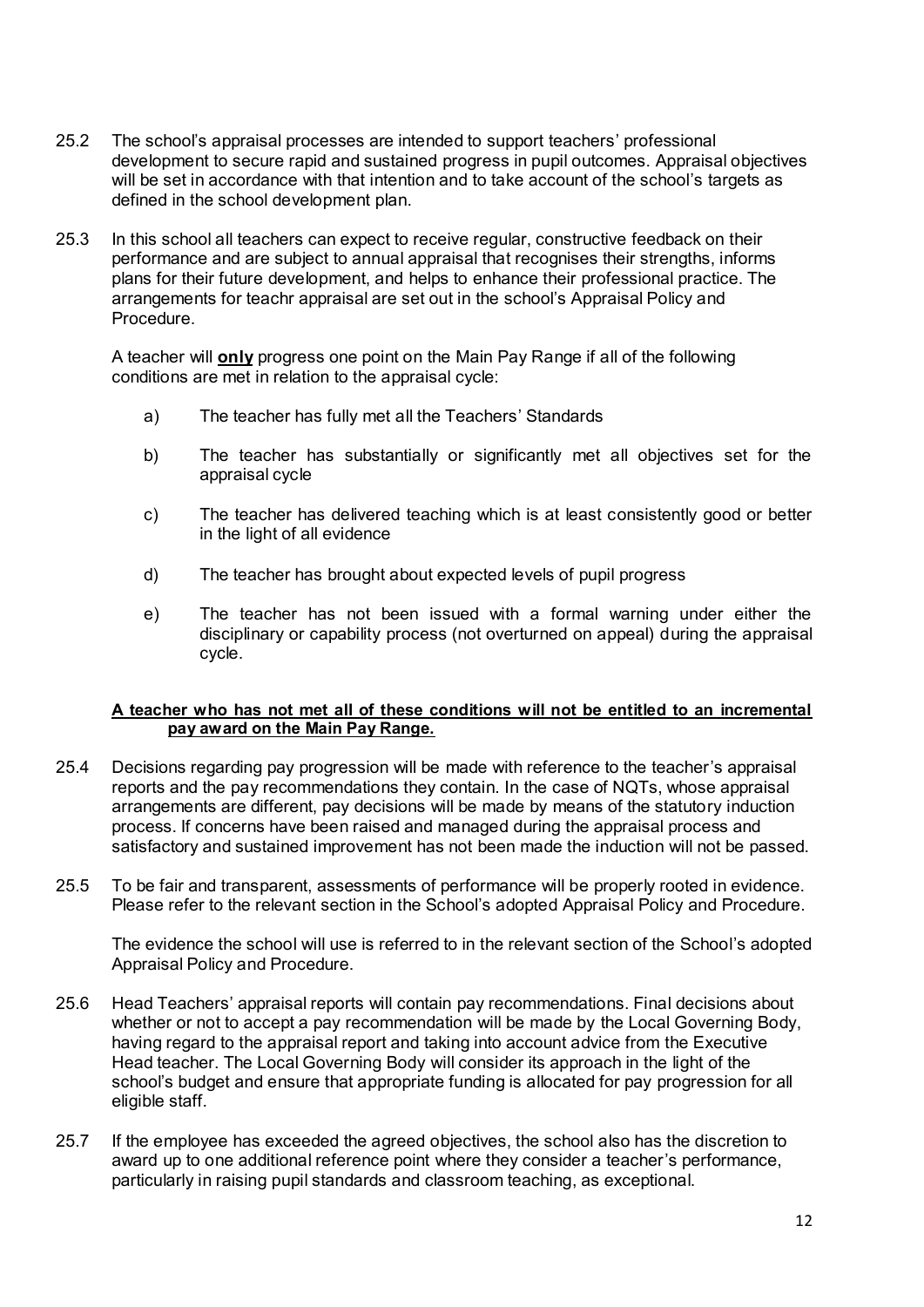25.8 The Local Governing Body has established the following pay scale for classroom teacher posts paid on the Main pay range by converting the previous 6 main scale points into reference points<sup>3</sup> and will be used to determine the level of pay. As recommended by classroom teachers based on the pay range recommended by

### **26. Teachers Paid a Safeguarded Sum**

26.1 The Local Governing Body will apply the safeguarding provisions for the current document. Where a determination leads or may lead to the start of a period of safeguarding, the required notification will be given as soon as possible and no later than one month after the determination.

## **27. Unqualified Teacher's Pay**

- 27.1 An unqualified teacher is either a trainee working towards qualified teacher status, an overseas trained teacher who has not exceeded the four years they are allowed without obtaining qualified teacher status, or an instructor with a particular skill.
- 27.2 The Local Governing Body has established the following pay scale for unqualified classroom teacher posts by converting previous 6 unqualified scale points into reference points:

## **Unqualified Teacher Pay Range**

27.3 Decisions regarding pay progression will be made annually with reference to the most recent appraisal report. Decisions not to progress up the pay spine will be made in circumstances where concerns about standards of performance have been raised as part of the appraisal process and have not been sufficiently addressed through support provided by the school by the conclusion of that process.

27.4 Any pay point awarded to unqualified teachers are permanent, while the teacher remains in the same post or takes up a new one at this school.

## **28. Movement to the Upper Pay Range**

#### **28.1 Pay Progression within the Upper Pay Range**

New arrangements for gaining access to the upper pay range came into effect on 1 September 2013. The arrangements apply to teachers in England and Wales irrespective of whether they are subject to the 2011 regulations, the 2012 regulations or neither. All members of the teaching staff are required to participate in arrangements made for performance management reviews in accordance with their conditions of employment and the Education (School Teacher Appraisal) (England) Regulations 2012 and the schools adopted Appraisal Policy.

The school's appraisal processes are intended to support teachers' professional development and to ensure rapid and sustained progress in pupil outcomes. Appraisal objectives will be set in accordance with that intention. All teachers who satisfy the criteria for progression to the next level will progress.

## **28.2 Applications and Evidence**

 3 *Increments will be used as reference points for progression*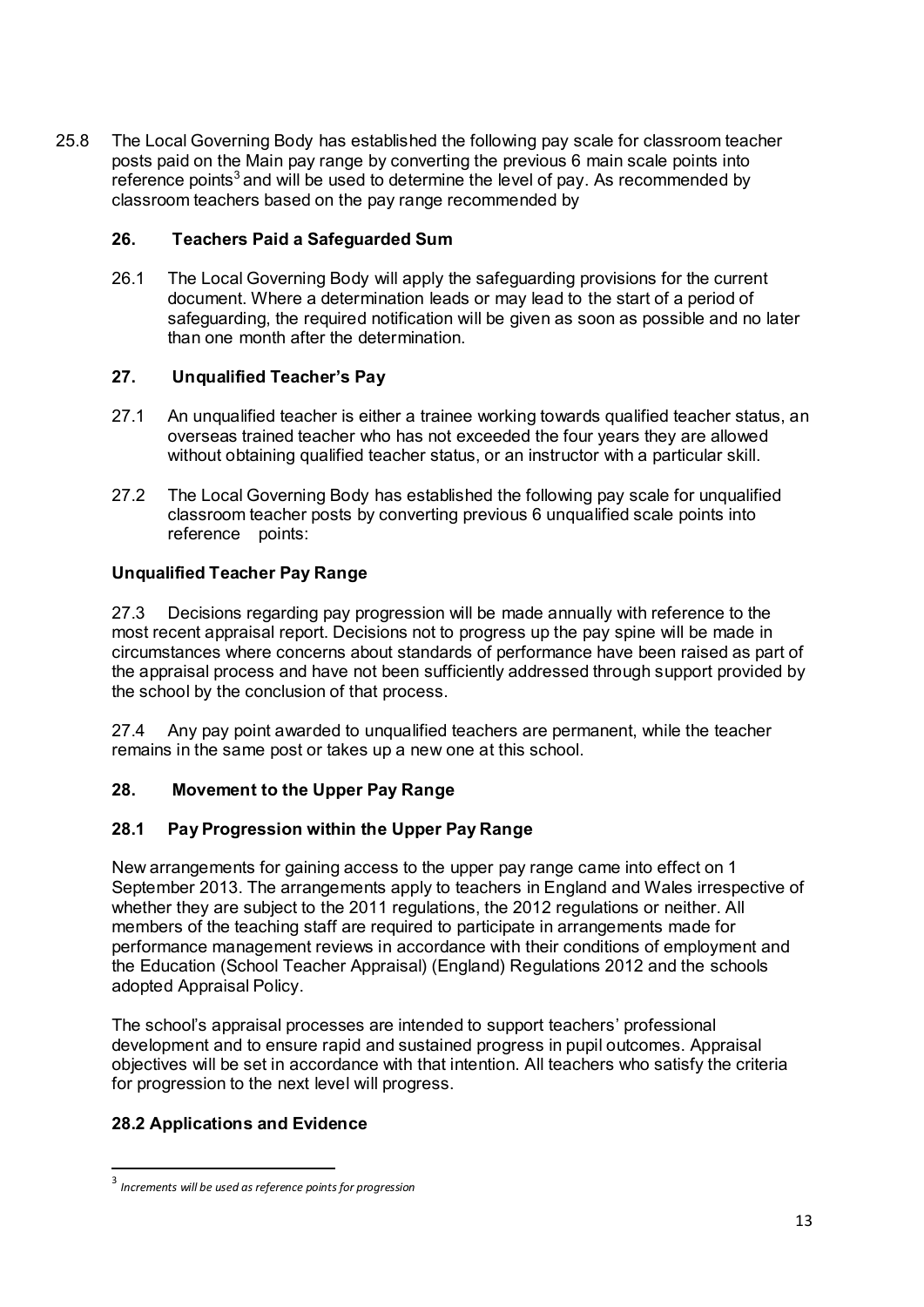It is the responsibility of teachers to decide whether they wish to apply to be paid on the Upper Pay Range. Determinations as to whether a teacher progresses to the upper pay range will be made in accordance with paragraph 15.2 of STPCD 2020 and the process set out in this Pay Policy.

In this school teachers will be eligible to apply for progression where the teacher has progressed to the top of the school's main pay range. All applications should include the results of the two most recent appraisals, under the Appraisal Regulations 2012, in this school, including any recommendation on pay. Where such information is not applicable or available, e.g. those returning from maternity or sickness absence, a written statement and summary of evidence, from a three year period, designed to demonstrate that the applicant has met the assessment criteria must be submitted by the applicant.

Progression will be agreed where the outcomes of these appraisals confirm that the teacher's performance over at least two academic years in this school has had significant and sustained impact on raising pupil standards, whole school performance and their performance has been in line with the expectations contained within the school's adopted Appraisal Policy.

#### **28.3 Application process for movement to and progression through Upper Pay Scale**

Applications may be made once a year.

Teachers wishing to apply for progression to the Upper Pay Range should apply to the Head Teacher no later than **31 October.** 

A recommendation will be made by the Head Teacher or appropriate senior leader and a decision passed by the Headeacher normally no later than **31 December,** but in all cases by 31 March**.** Salaries will then be backdated to **1 September.** 

If a teacher is simultaneously employed at another school(s), they may submit separate applications if they wish to apply to be paid on the upper pay range in that school or schools.

This school will not be bound by any pay decision made by another school.

All applications submitted to the Head teacher should include the results of the two most recent appraisal reviews under the 2012 regulations, including any recommendation on pay (or, where that information is not applicable or available, a statement and summary of evidence designed to demonstrate that the applicant has met the assessment criteria).

#### **28.4 The Assessment**

An application from a qualified teacher will be successful where the Local Governing Body is satisfied that:

29. the teacher is highly competent in all elements of the relevant standards; highly competent' means performance which is not only good but also good enough to provide good quality coaching and mentoring to other teachers, give advice to them, demonstrate to them effective teaching practice and how to make a wider contribution to the work of the school, in order to help them meet the relevant standards and further develop their teaching practice.

#### **And**

(b) the teacher's achievements and contribution to the school are substantial and sustained.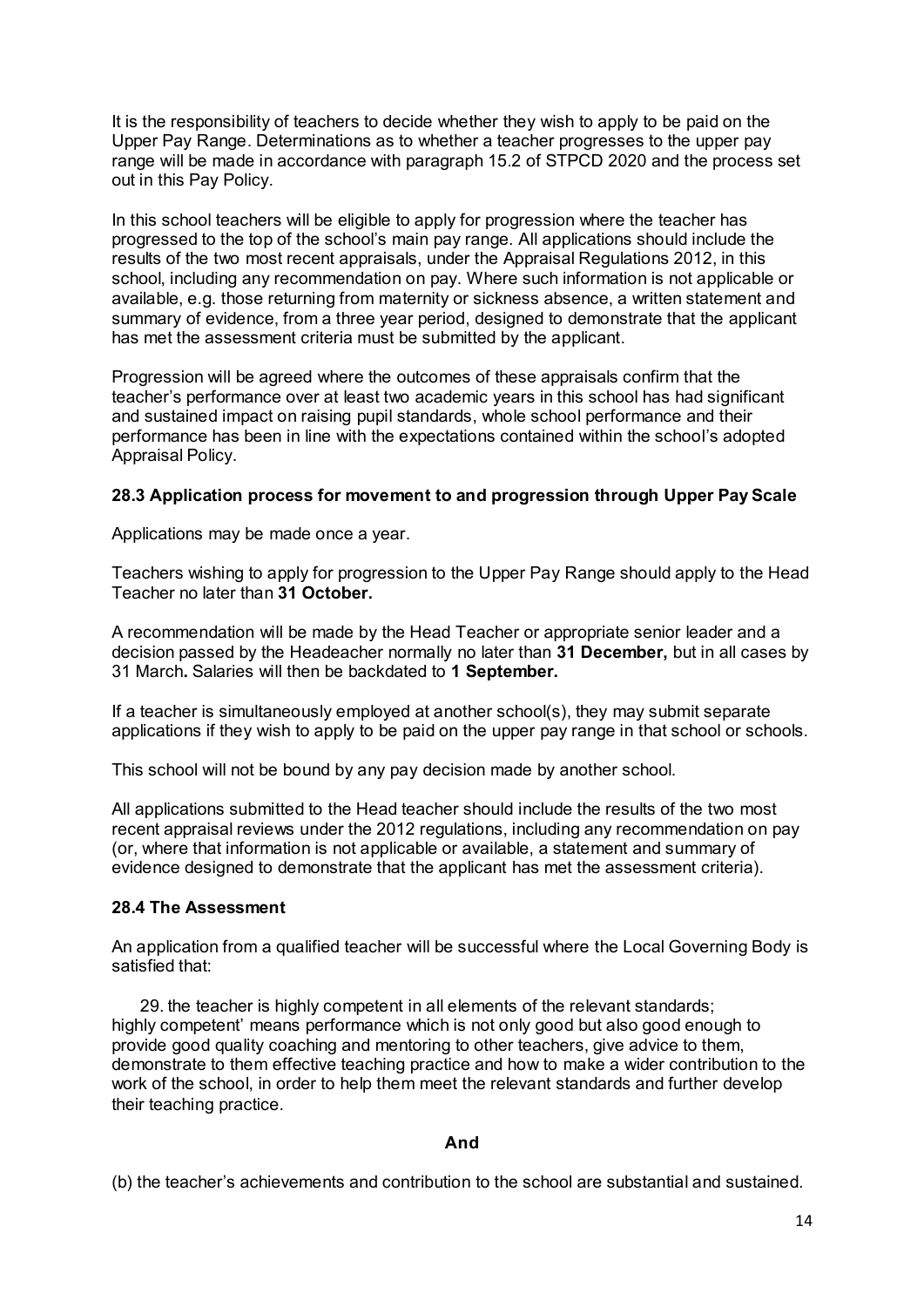- 'substantial' means of real importance, validity or value to the school; play a critical role in the life of the school; provide a role model for teaching and learning; make a distinctive contribution to the raising of pupil standards; take advantage of appropriate opportunities for professional development and use the outcomes effectively to improve quality of pupils' learning; and
- 'sustained' means maintained continuously over the previous 2 academic years and demonstrated by an overall outstanding or consistently very good level of teaching and learning in the appraisals for the 2 years immediately preceding the application for assessment. A lesser period of time can be considered in situations such as maternity or long-term sickness. If a teacher is working on a part-time basis, the period of time remains 2 years and is not lengthened on a pro rata basis.

The application will be initially assessed by the Head teacher or a leader in the school to whom the head has delegated that role. If this role is delegated the leader will then make a recommendation to the Head teacher. The head teacher will follow Section 15 and present to the Local Governing Body so that they can make the final determination.

#### **28.5 Processes and procedures**

The decision will be confirmed within 20 working days following the Local Governing Body meeting that would usually meet by 31 December but before 31 March.

If successful, applicants will move to the upper pay range backdated to the start of the academic year. Successful applicants will be placed on the minimum reference point of the upper pay range. Applicants already on the upper pay range will, if successful, move to the next reference point on the upper pay range.

If unsuccessful, feedback will be provided by a member of the senior leadership team within 20 workings of the date of the determination by the Local Governing Body (or individual acting with delegated authority) and will be confirmed in writing

Any appeals against a recommendation or a decision not to move the teacher to the, or through the upper pay range will be heard under the schools general appeal arrangements.

The Local Governing Body has established the following pay scale for classroom teacher posts paid on the Upper pay range.

| Upper Pay Range |              |         |                      |         |  |  |  |  |
|-----------------|--------------|---------|----------------------|---------|--|--|--|--|
| 1 Minimum       | Outer London | £42,559 | Inner London £46,971 |         |  |  |  |  |
|                 |              | £44,133 |                      | £49.279 |  |  |  |  |
| 3 Maximum       |              | £45,766 |                      | £50,935 |  |  |  |  |
|                 |              |         |                      |         |  |  |  |  |

#### **SECTION FOUR: OTHER PAYMENTS**

#### **29 Teaching and Learning Responsibilities (TLR's)**

29.1 TLRs will be paid in accordance with the principles laid out in paragraphs 20.1 to 20.5 of the STPCD 2020.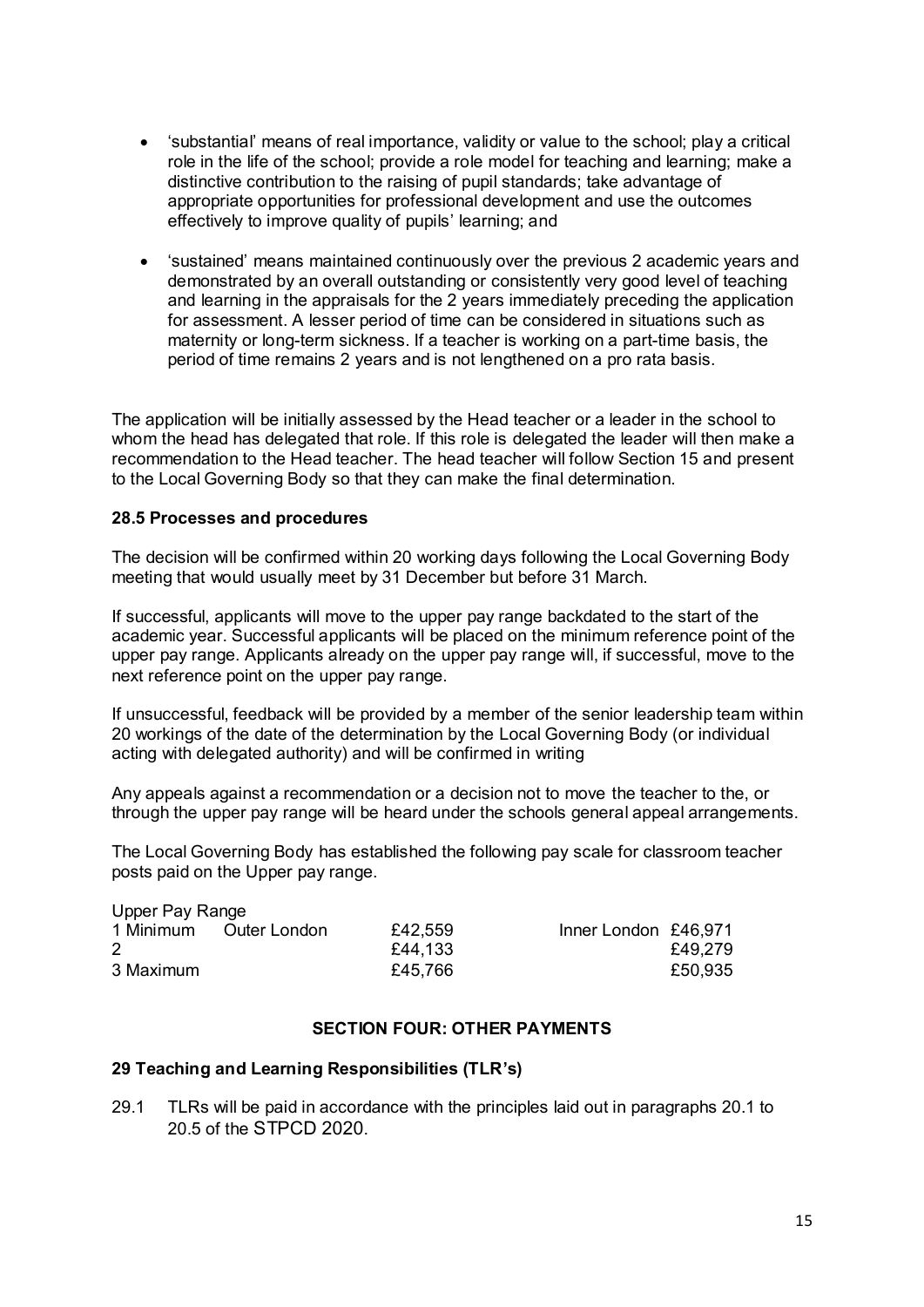- 29.2 A TLR 1 OR 2 may be awarded to a classroom teacher for undertaking a sustained additional responsibility in the context of the school's staffing structure for the purpose of ensuring the continued delivery of high-quality teaching and learning for which he/she is made accountable. The award may be while the teacher remains in the same post or occupies another post in the temporary absence of the post-holder. Unqualified Teachers may not be awarded a TLR.
	- (a) The annual value of a TLR1 must be no less than £8,291 and no greater than £14,030
	- (b) The annual value of a TLR2 must be no less than £2,873 and no greater than £7,017
	- 29.3 A TLR1 or 2 will be awarded for posts in which the teacher's duties include a significant responsibility that is not required of all classroom teachers and that:

a) is focussed on teaching and learning,

b) requires the exercise of the teacher's professional skills and judgement;

c) requires the teacher to lead, manage and develop a subject or curriculum area or to lead and manage pupil development across the curriculum;

d) has an impact on the educational progress of pupils other than the teacher's assigned classes or groups of pupils and involves leading, developing and enhancing the teaching practice of other staff.

- 29.4 In addition, before awarding a TLR1, the relevant body must be satisfied that the sustained, additional responsibility referred to in paragraph 20.1 of the STPCD 2020 includes line management responsibility for a significant number of people.
- 29.5 The responsibility or package of responsibilities for which a TLR1 or TLR2 is awarded will be clearly set out in the job description of the post holder.

A fixed term TLR (TLR3) may be awarded to a classroom teacher for a clearly timelimited school improvement project, or one-off externally driven responsibilities. The annual value of a TLR 3 must be no less than £555 and no greater than £2,757. The duration will be established at the outset and payment will be made on a monthly basis for the duration of the fixed term. A teacher in receipt of a TLR1 or TLR2 may also hold a concurrent TLR3.

TLR3s are not subject to safeguarding.

## **29.5 Safeguarding of TLRs**

Safeguarding arrangements will be applied in accordance with paragraphs 31.1 to 32.4 of the STPCD 2020.

If the Local Governing Body determines that:

a) the duties for which a teacher was awarded a TLR1 or TLR2 are no longer to include the significant responsibility for which it was awarded; or b) the responsibility for which a teacher was awarded a TLR1 or TLR2 merits an allowance of a lower annual value it must pay the safeguarded sum. (TLR3s are not subject to safeguarding).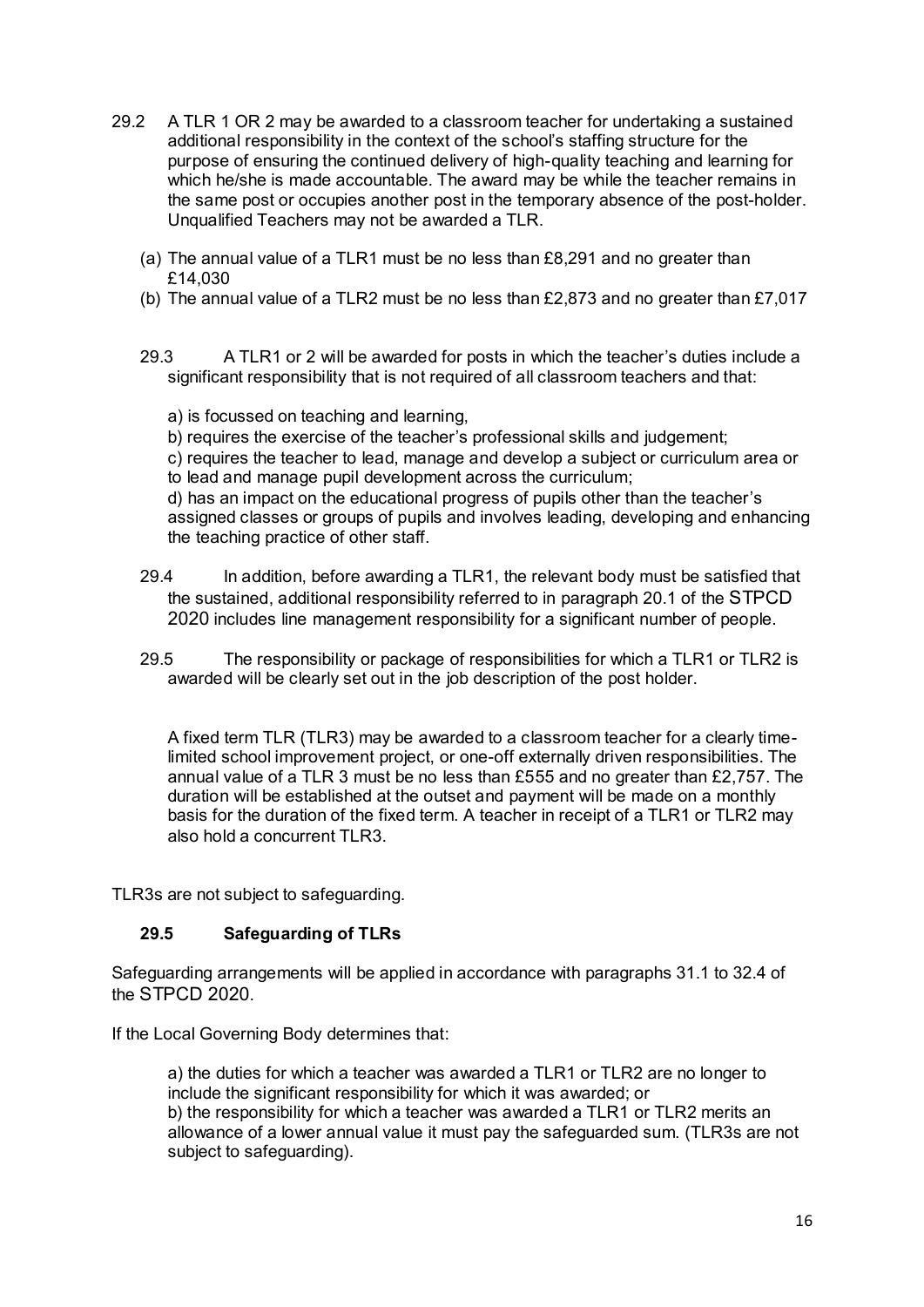Safeguarding will not be paid unless paragraph 31.1 of the STPCD 2020 applies.

The safeguarded sum is the value of the old allowance or, where a new allowance of lower value is being awarded at the same time that the old allowance is being removed, the difference between the value of the old allowance and the value of the new allowance. Within one month of the determination the Local Governing Body must notify the teacher in writing of the changes.

#### **30. Special Educational Needs (SEN) Allowance**

- 30.1 A SEN allowance of no less than £2,270 and no more than £4,479 per annum, is payable to a classroom teacher in accordance with paragraph 21.1 of the STPCD 2020.
- 30.2 Award a SEN allowance to a classroom teacher; a) in any SEN post that requires a mandatory SEN qualification
	- b) in a special school;

c) who teaches pupils in one or more designated special classes or units in a school d) in any non-designated setting (including any PRU) that is analogous to a designated special class or unit, where the post:

i) involves a substantial element of working directly with children with special educational needs;

ii) requires the exercise of a teacher's professional skills and judgement in the teaching of children with special educational needs with a greater level of involvement than is the usual requirement of teachers throughout the school or unit within the school

30.3 Where a SEN allowance is to be paid, the relevant body will determine the value of the allowance, taking into account the structure of the school's SEN provision and the following factors;

a) whether any mandatory qualifications are required for the post;

b) the qualifications or expertise of the teacher relevant to the post; and c) the relative demands of the post

30.4 Where a teacher is in receipt of a SEN allowance awarded under an earlier document, with effect from 1 September the Local Governing Body will ; a) determine whether the teacher remains entitled to a SEN allowance in accordance with paragraph 21.2 of the STPCD 2020 and if so, determine the amount of that allowance in accordance with this paragraph the STPCD 2020.

## **31 Safeguarding of Special Educational Needs Allowances**

31.1 The relevant body will pay the teacher the safeguard sum to which the teacher is entitled in accordance with paragraph 30.1 to 35.3 of the STPCD 2020. Where the teacher is no longer entitled to a SEN allowance following determination of the above statutory criteria or where the new allowance is lower than the value of the SEN allowance that the teacher was awarded previously, the Local Governing Body must pay the safeguarded sum.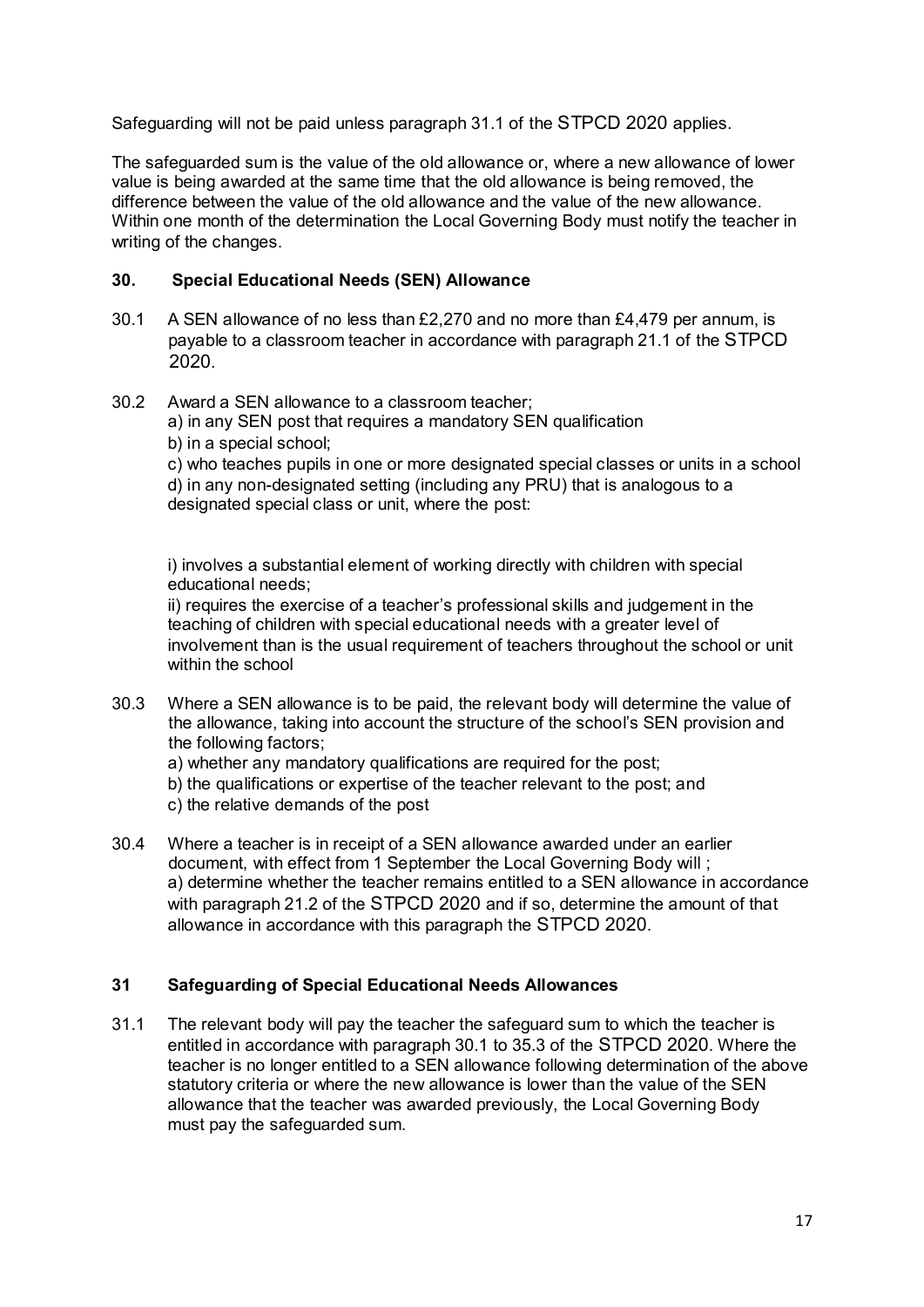31.2 The safeguarded sum is the difference between the value of the old allowance and the value of the new allowance or, in the case where the teacher is no longer entitled to a SEN allowance, the value of the old allowance.

# **32. Unqualified Teachers' Allowance**

- 32.1 Unqualified teachers are not eligible for teaching and learning or special educational needs allowances.
- 32.2 However In accordance with paragraph 22.1 of STPCD 2020, the Local Governing Body will pay an unqualified teachers' allowance to unqualified teachers when the Local Governing Body consider that the teacher has:

a) Taken on a sustained significant additional responsibility which

- i) is focussed on teaching and learning
- ii) requires the exercise of a teachers' professional skills and judgement; or
- b) Qualifications or experience bring added value to the role being undertaken.

#### **33. Safeguarding of Unqualified Teachers Allowances**

33.1 Where a teacher is no longer entitled to an allowance following determination of the above statutory criteria or where the new allowance is lower than the value of the original allowance that the teacher was awarded previously, the Local Governing Body will pay the safeguarded sum in accordance with paragraph 31.1 of STPCD 2020.

#### **34. Additional payments – Classroom teachers**

34.1 The relevant body may make such payments as it sees fit to a classroom teacher in respect of:

a) continuing professional development undertaken outside the school day;

b) activities relating to the provision of initial teacher training as part of the ordinary conduct of the school;

c) participation in additional learning, out-of-school hours learning, or holiday activities agreed between the teacher and the Head Teacher.

c) additional responsibilities and activities due to, or in respect of, the provision of services relating to the raising of educational standards to one or more additional schools.

#### **35. Recruitment and retention incentives and benefits**

- 35.1 The School will follow the requirements of STPCD 2020 in relation to the use of such allowances and incentives and will review the use of existing and future allowances annually.
- 35.2 Recruitment and Retention Allowances and Incentives have been approved by the Local Governing Body, as recommended by the EHT.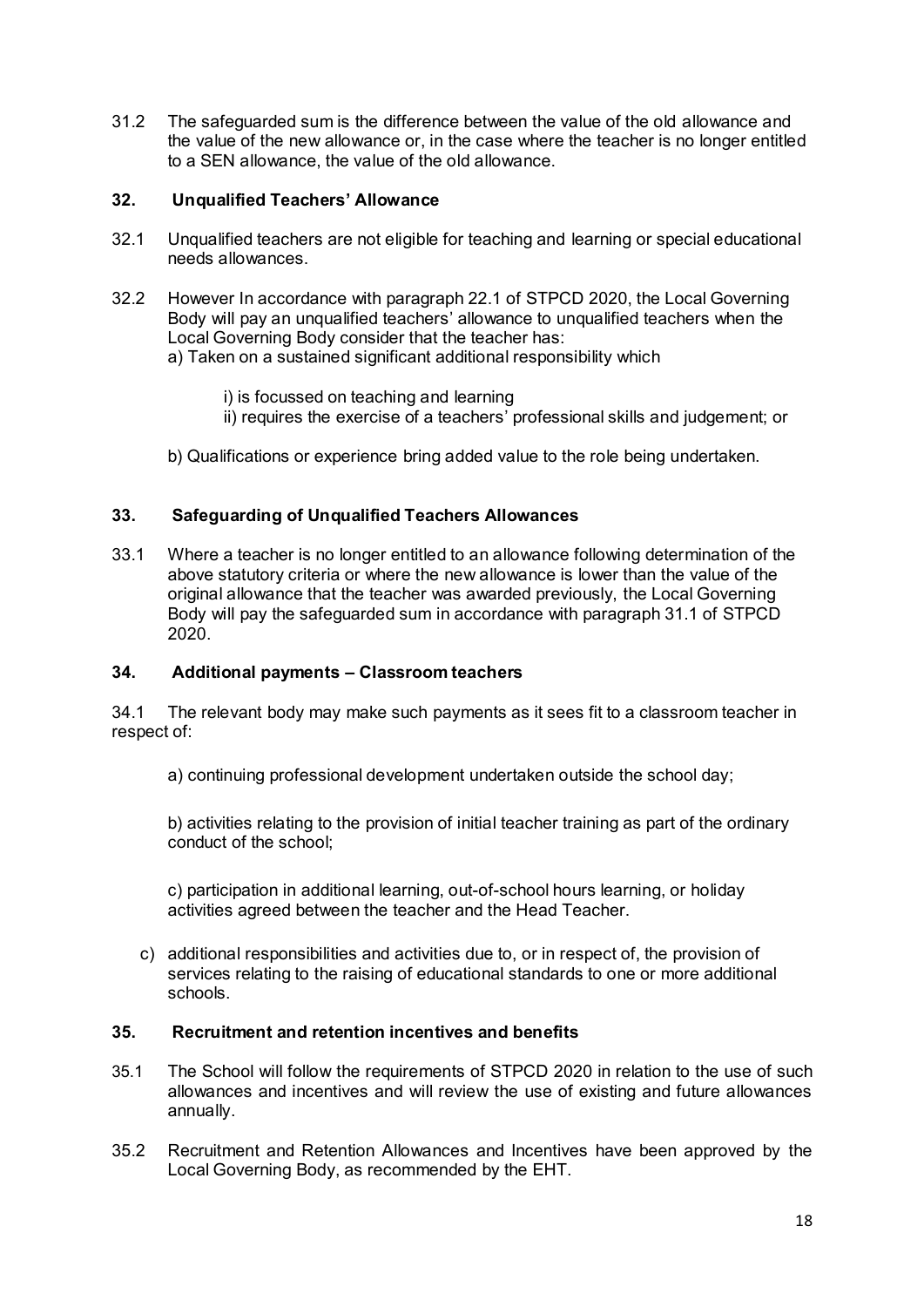- 35.3 All Recruitment and Retention Allowances are pensionable under the Teachers' Pension Scheme.
- 35.4 Retention will be used creatively see Above and Beyond Policy.
- 35.5 Subject to paragraph 27.2 of STPCD 2020, the relevant body or, where it is the employer in the case of an unattached teacher, the authority, may make such payments or provide such other financial assistance, support or benefits to a teacher as it considers to be necessary as an incentive for the recruitment of new teachers and the retention in their service of existing teachers.
- 35.6 Where the relevant body or, where it is the employer in the case of an unattached teacher, the authority, is making one or more such payments, or providing such financial assistance, support or benefits in one or more cases, the relevant body or authority must conduct a regular formal review of all such awards. The relevant body or authority should make clear at the outset the expected duration of any such incentives and benefits, and the review date after which they may be withdrawn.
- 35.7 Head Teachers, Deputy Head Teachers and Assistant Head Teachers may not be awarded payments under paragraphs 27.1 to 27.2 of STPCD 2020 other than as reimbursement of reasonably incurred housing or relocation costs. All other recruitment and retention considerations in relation to a Head teacher, Deputy Head teacher or Assistant Head teacher – including non-monetary benefits – must be taken into account when determining the pay range. Where the relevant body pays a recruitment or retention incentive or benefit awarded to a Head teacher, Deputy Head teacher or Assistant Head teacher under a previous "Document", subject to review, it may continue to make that payment at its existing value until such time as the respective pay range is determined under STPCD 2020.
- 35.9 The Local Governing Body will consider awarding recruitment benefits or incentives to attract candidates.
- 35.10 The Local Governing Body will conduct a regular formal review of all such awards. The Local Governing Body will make clear at the outset the expected duration of such incentives and benefits, and the review date after which they may be withdrawn.

#### **36. Acting Allowance**

- 36.1 Acting allowances may be paid to teachers subject to paragraph 23.6 of the STPC Document who are assigned and carrying out the duties of Head Teacher, Deputy Head Teacher or Assistant Head Teacher. The Local Governing Body will, within a four-week period of the commencement of acting duties, determine whether or not the acting post holder will be paid an allowance. In the event of a planned and prolonged absence, an acting allowance will be agreed in advance and paid from the first day of absence.
- 36.2 If the Local Governing Body determines that an allowance will be paid, any teacher who carries out the duties of Head Teacher, Deputy Head Teacher or Assistant Head Teacher will be paid at an appropriate point, which must not be below the minimum, of the Head Teacher range, Deputy Head Teacher range or Assistant Head Teacher range, as determined by the Local Governing Body. Payment may be backdated to the commencement of the duties.

#### **37. Out of School Learning Activities**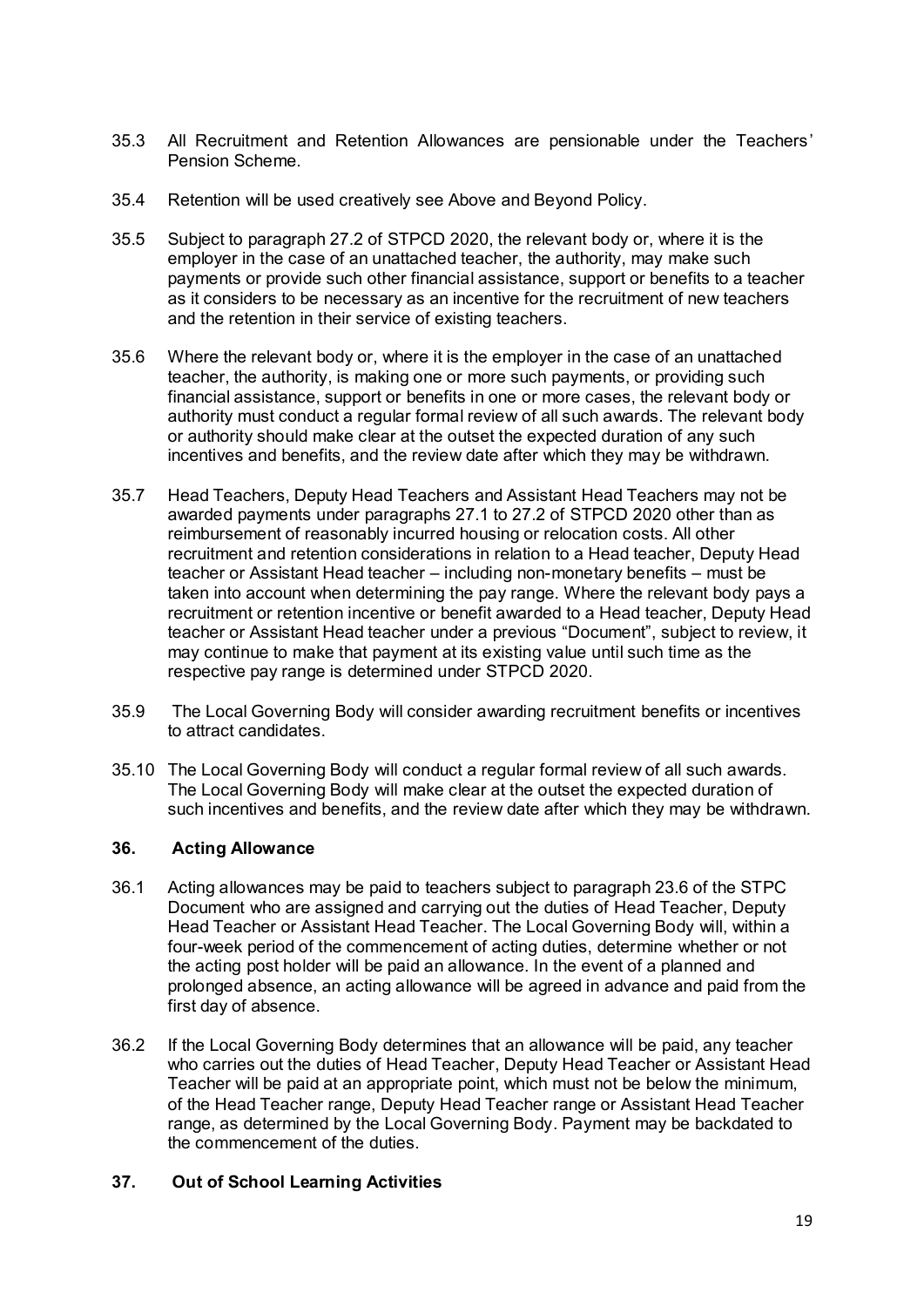- 37.1 The Local Governing Body may make discretionary payments to all staff needed who participate in out-of-school learning activities. Teachers' involvement is entirely voluntary. Payments will only be made for substantial and where appropriate, regular commitment outside a teachers' 1265 hours of directed time. No full or part-time teacher or member of staff will be obliged to participate in out-of-school hours activities above their contracted hours.
- 37.2 Part-time teachers may receive an additional payment for participating in the same learning activities where these are not part of their contracted hours.
- 37.3 following non-exhaustive out-of-school hours' activities may be eligible for additional payment:

a) Homework clubs;

b) Breakfast clubs;

c) Study support sessions linked to a particular curriculum, arts and hobby interest areas;

- d) Master classes;
- e) Holiday schools;
- f) Saturday School;
- g) Curriculum planning
- h) leadership activities
- i) Booster lessons;
- j) Outreach support work
- k) Secondment Support Work

37.4 Payment will be made for participating in an out-of-school learning activity of one hour or more. The rate of payment will be determined by the school subject to available funding.

We only make additional payments or the offer or TOIL (time off in lieu) to staff (including the EHT):

- a) for CPD outside of the school day;
- b) activities relating to the provision of initial teacher training as part of ordinary conduct of the School;
- c) participation in out-of-school hours learning activity agreed by the Headteacher/EHT;
- d) 1. additional activities due to or in respect of the provision of services agreed by the Headteacher/EHT relating to the raising of educational standards 2. one or more additional schools as set out in relation to approved work at Achievement School:
	- (i) £40 per hour for Person Leading Achievement School
	- (ii) £30 per hour for a Teacher
	- (iii) £15 per hour for a Teaching Assistant
- e) Additional responsibilities for teaching and learning of extended services

The total of such payments are regularly reported through budget monitoring.

All additional payments are pensionable under the Teachers' Pension Scheme.